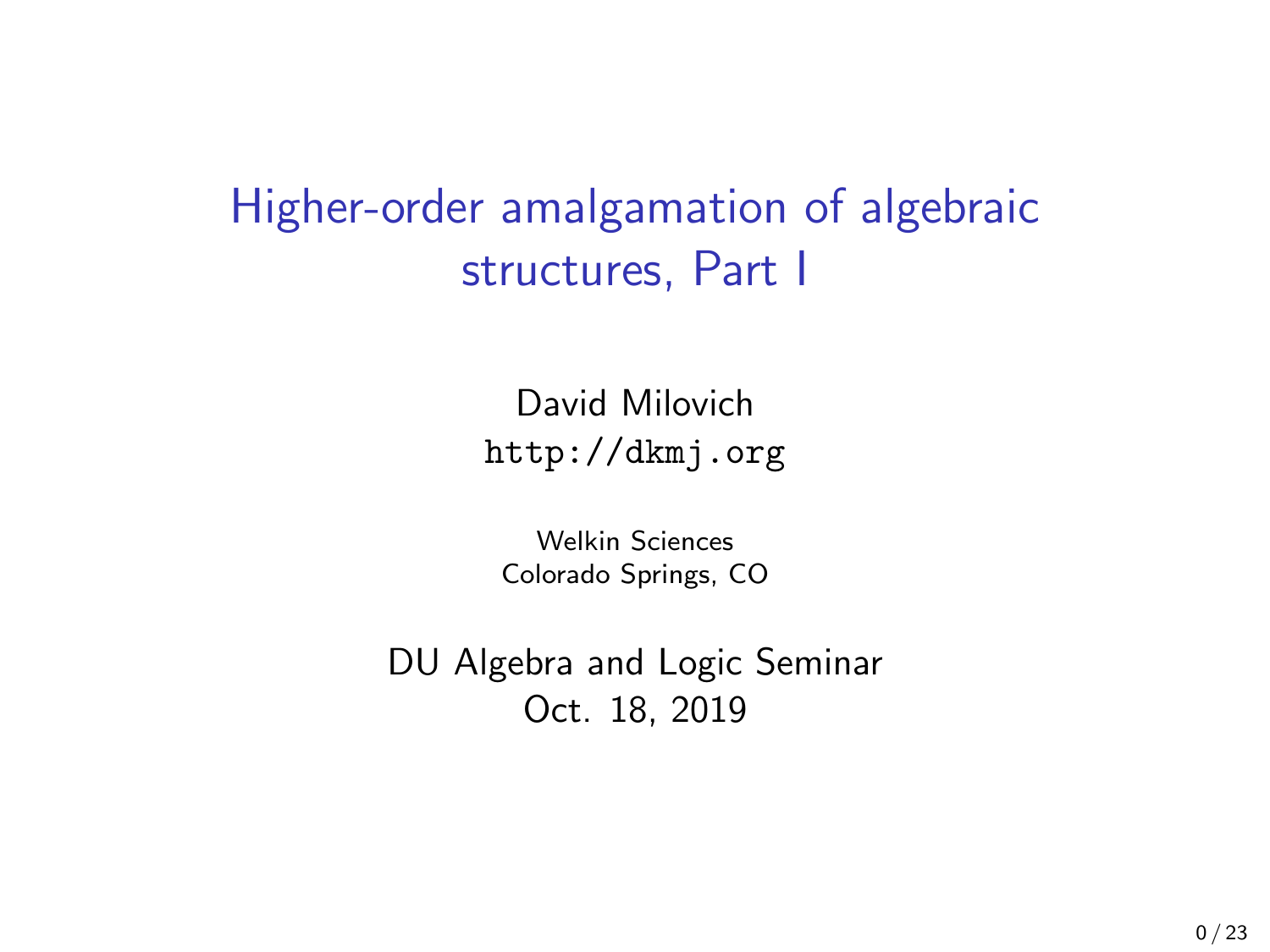## Overlapping structures

### Definition

Given a class V of structures, say that structures  $\mathfrak{A}, \mathfrak{B} \in \mathcal{V}$  with underlying sets A, B overlap in V if  $\mathfrak A$  and  $\mathfrak B$  have a common substructure  $\mathfrak{C} \in \mathcal{V}$  with underlying set  $A \cap B$ .

#### Example

 $\mathbb{R}[{\mathrm{\mathsf{x}}}] / ({\mathrm{\mathsf{x}}}^2 + 1)$  and  $\mathbb{R}[{\mathrm{\mathsf{y}}}] / ({\mathrm{\mathsf{y}}}^2 + 1)$  are algebraically closed fields whose intersection is a common subfield,  $\mathbb R$ . They overlap in the class of fields but not in the class of algebraically closed fields.

#### **Definition**

 $\mathfrak{A} \cap \mathfrak{B}$  denotes the common substructure of  $\mathfrak{A}$  and  $\mathfrak{B}$  with universe  $A \cap B$ , if it exists.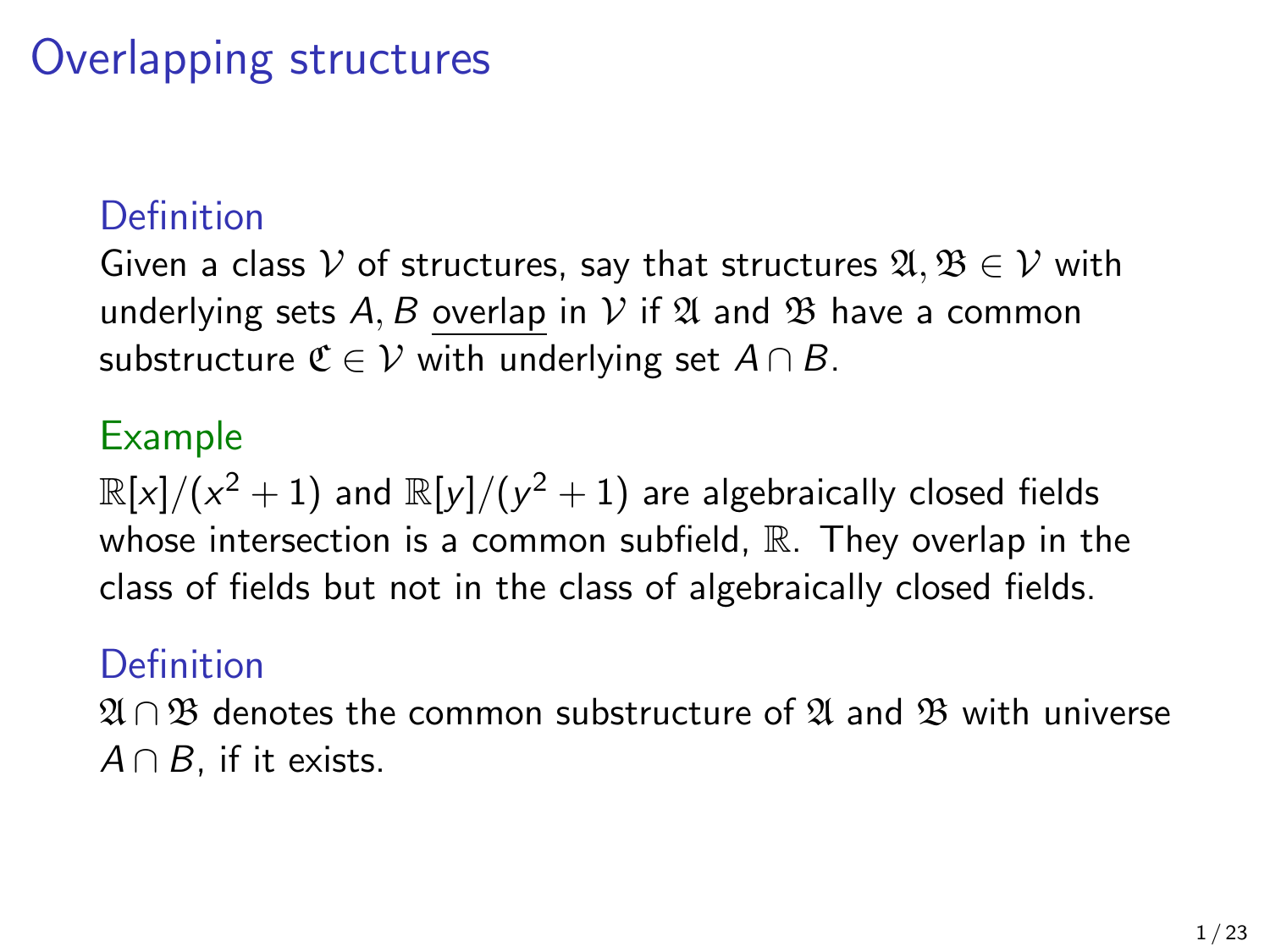## Amalgamation of structures

### Definition

Say that a set S of overlapping structures amalgamates in V if there is structure  $D \in \mathcal{V}$  such that every  $A \in \mathcal{S}$  is a substructure of D. Call any such D an amalgamation of S in V.

### Example

 $\bullet$   $\mathbb{R}[x]/(x^2+1)$  and  $\mathbb{R}[y]/(y^2+1)$  amalgamate in the class of commutative rings because distinct elements of

$$
\big(\mathbb{R}[x]/(x^2+1)\big) \cup \big(\mathbb{R}[y]/(y^2+1)\big)
$$

remain distinct in the ring  $\mathbb{R}[x, y]/(x^2 + 1, y^2 + 1)$ .

 $\bullet$   $\mathbb{R}[x]/(x^2+1)$  and  $\mathbb{R}[y]/(y^2+1)$  do NOT amalgamate in the class of integral domains because

$$
x^{2} + 1 \equiv 0 \equiv y^{2} + 1 \Rightarrow (x + y)(x - y) = (x^{2} + 1) - (y^{2} + 1) \equiv 0.
$$

•  $\mathbb{R}[x]/(x^2+1)$  and  $\mathbb{R}[y]/(y^2+1)$  do amalgamate in the class of skew fields: declare  $yx = -xy$  to get the quaternions.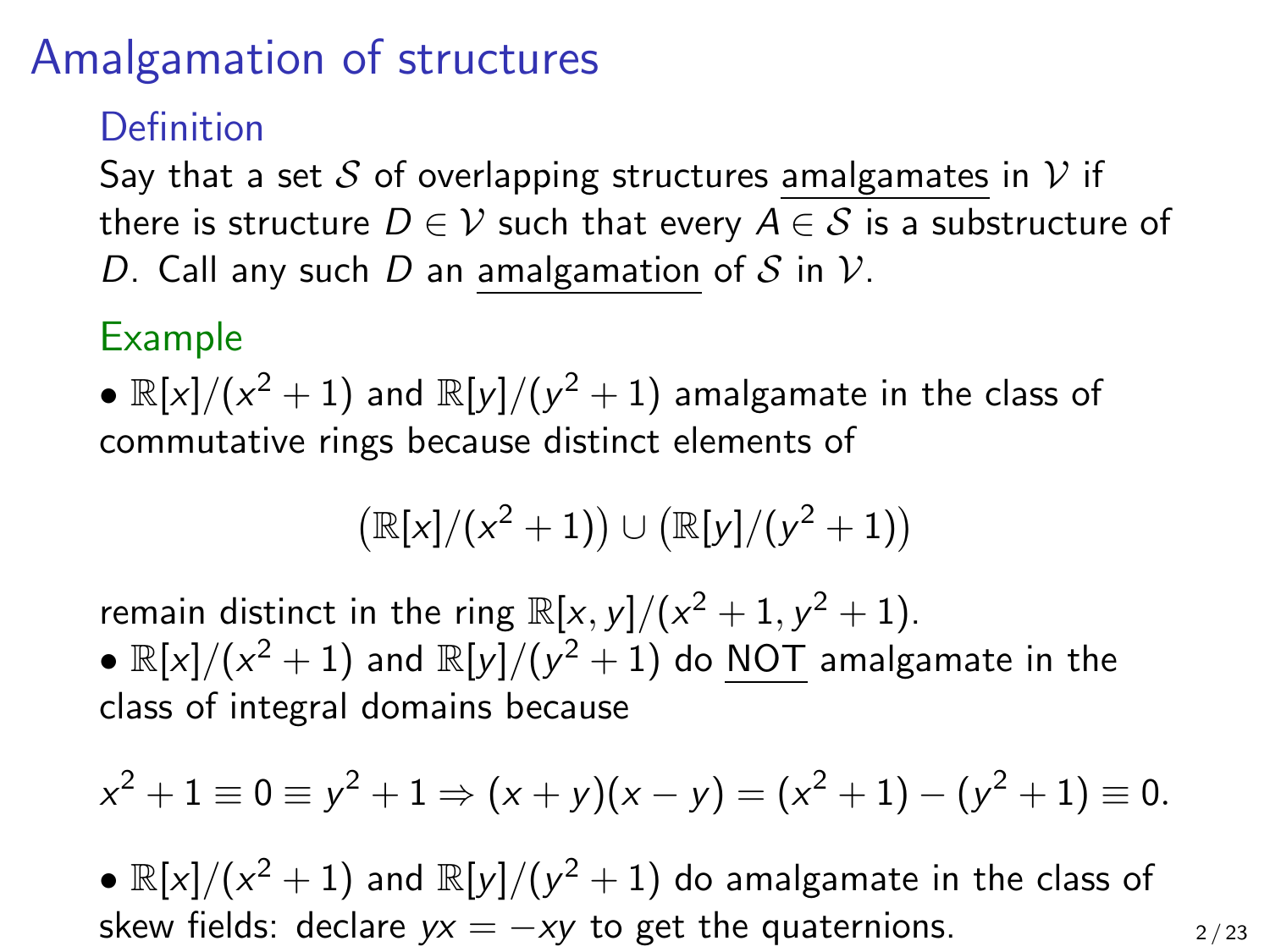## How to abstract "overlap" to category theory

• To abstract two overlapping structures, replace the two instances of the substructure relation with monomorphisms, which are usually just injective homomorphisms.

• But to abstract three overlapping structures requires more:

Main idea: The diagram to the right is not just a commutative square; it's also a pullback square.

That is, for any commutative square

 $A \cap B \xleftarrow{\text{id}} A \cap B \cap C$ id ן<br>ג id ľ  $A \leftarrow \qquad \qquad A \cap C$  $\leftarrow$  id  $A \cap B$ id í<br>A D β o  $\gamma$ ľ  $A \leftarrow \qquad \qquad A \cap C$ id ,  $A \cap B \xleftarrow{\beta} D$ o  $\gamma$ ľ δ x  $A \cap B \cap C$ id OO  $\stackrel{\text{id}}{\longrightarrow} A \cap C$ .

β and  $\gamma$  factor through inclusions of  $A \cap B \cap C$  via a unique homomorphism  $\delta$  to  $A \cap B \cap C$ .

To abstract n overlapping structures, use "pullback hypercubes."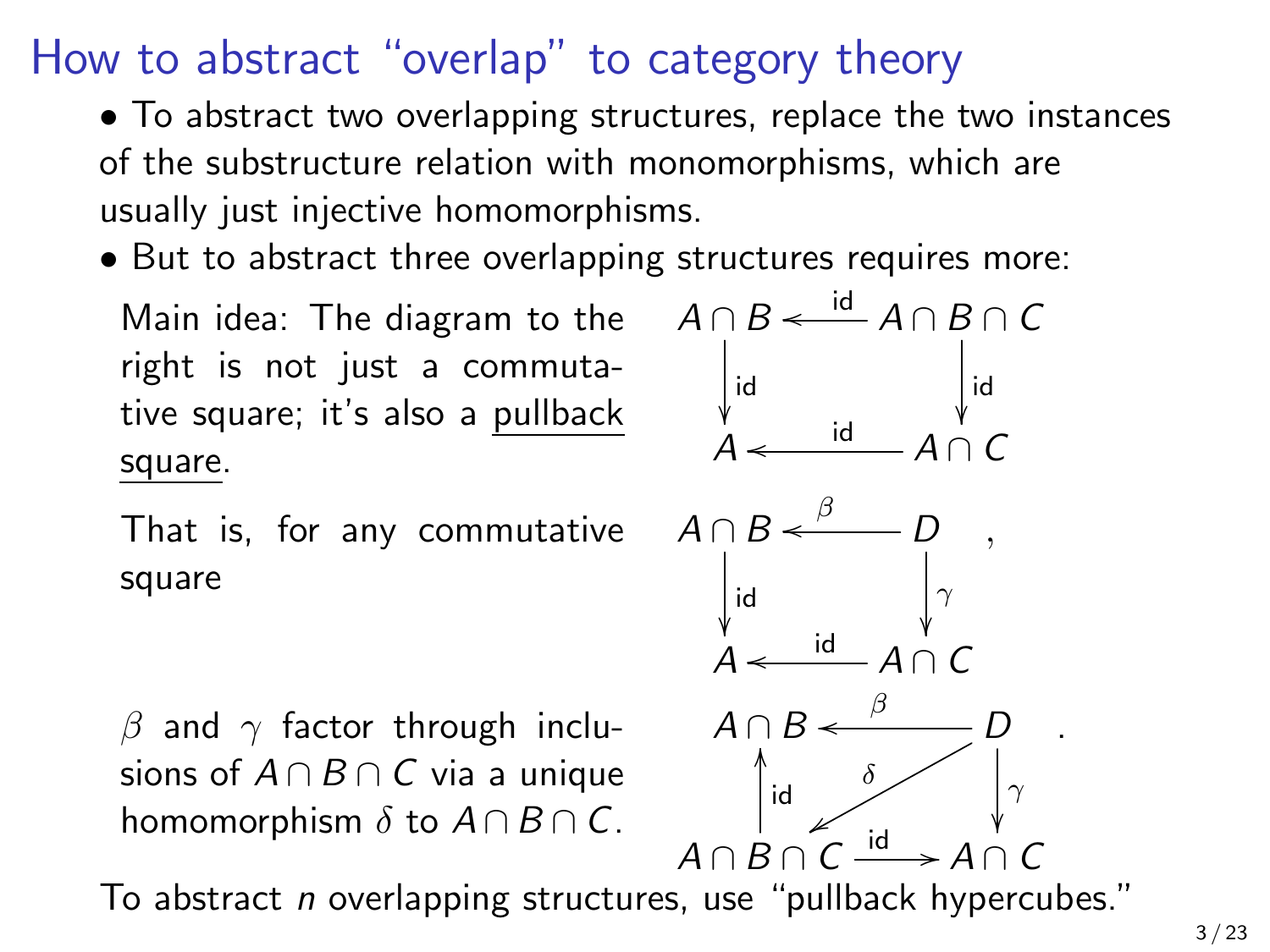How to abstract amalgamation to category theory

 $\bullet$  An amalgamation D of overlapping structures A, B with  $A \cap B = C$  abstracts to a pullback square of monomorphisms.



• Why not just a commutative square of monomorphisms? Requiring a pullback square abstracts the requirement that if  $x \in A$ ,  $y \in B$ , and  $x, y \notin A \cap B$ , then x and y remain distinct in D.

If  $\zeta \circ \alpha = \eta \circ \beta$  and  $\zeta$  and  $\eta$  were injective but  $E = \zeta A \cap \eta B \not\subset \zeta \alpha C$ ,

then the square to the right would commute but  $\zeta^{-1}$   $\restriction$   $E$ could not be of the form  $\alpha \circ \delta$ and, hence,  $\zeta$  and  $\eta$  do not factor through  $\alpha$  and  $\beta$  via any  $\delta: F \to C$ .

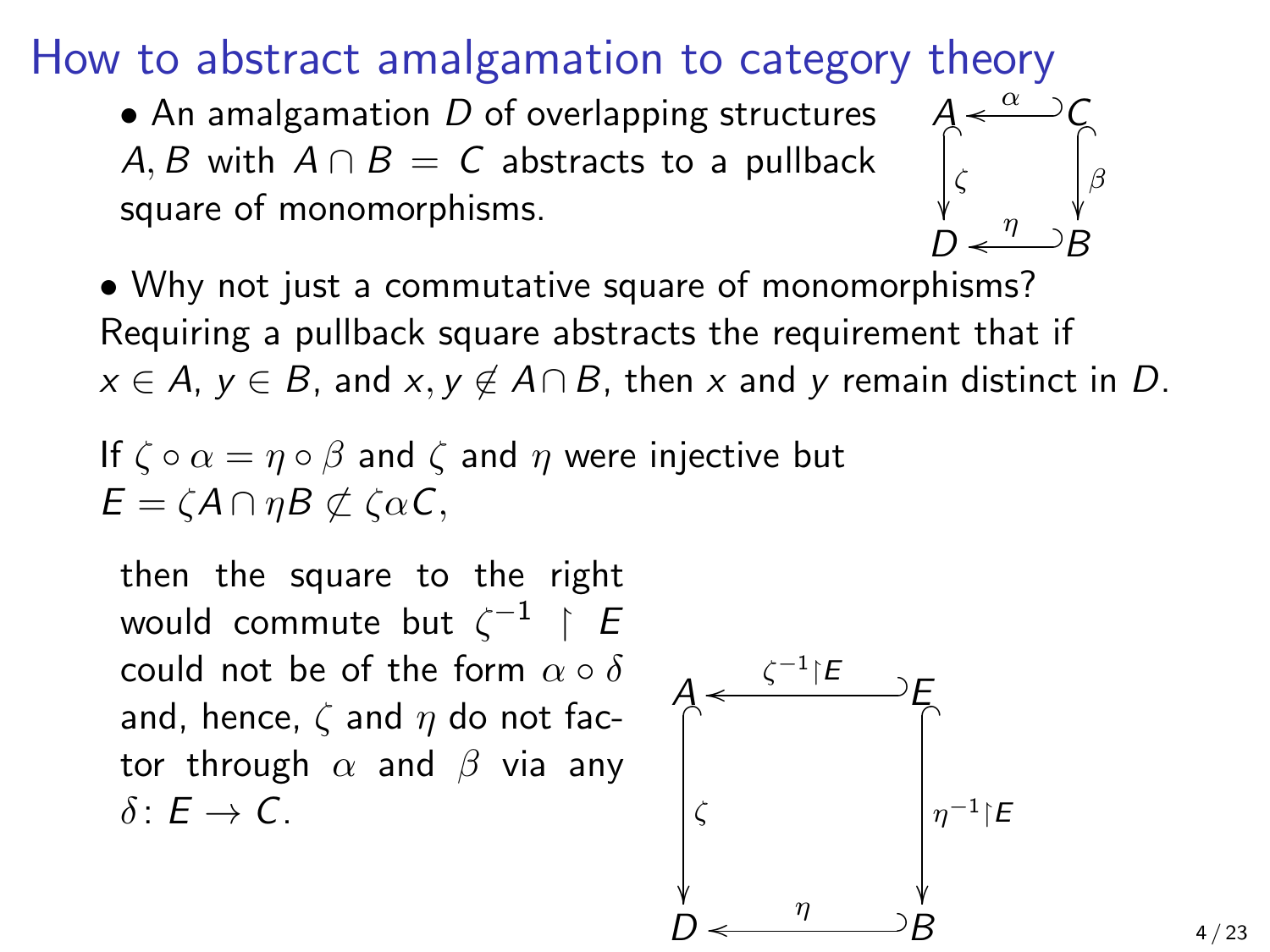### **Compactness**

#### Lemma

Suppose that:

- A<sub>i</sub>,  $A_i \cap A_j \in V$  for all  $i, j \in E$ .
- $\triangleright$  V is axiomatized by a set of first-order formulas.
- ▶  ${B_i : i \in F}$  amalgamates in  $V$  for all finite  $F \subset E$  and all finitely generated substructures  $B_i \subset A_i$  with  $B_i \in \mathcal{V}$ .

Then  $\{A_i : i \in E\}$  amalgamates in  $\mathcal{V}$ .

Proof.

- ► Let  $\mathbb P$  denote the set of  $B = (B_i : i \in F)$  as above.
- ▶ Partially order  $\mathbb P$  by  $B \leq B'$  iff  $F \subset F'$  and  $B_i \subset B'_i$  for all *i*.
- $\blacktriangleright$  Let  $D_{\mathcal{U}}$  be the ultraproduct  $\prod_{B} D_{B}/\mathcal{U}$  where  $\mathcal{U}$  is an ultrafilter on  $\mathbb P$  such that  $\{B' \, \mid \, B' \geq B\} \in \mathcal U$  for all  $B.$
- ▶ Then the diagonal map  $x \mapsto (B \mapsto x : x \in \bigcup_i B_i)/\mathcal{U}$  defines an injection from  $\bigcup_i A_i$  to  $D_{\mathcal U}$  that restricts to a homomorphism on each  $A_i$ .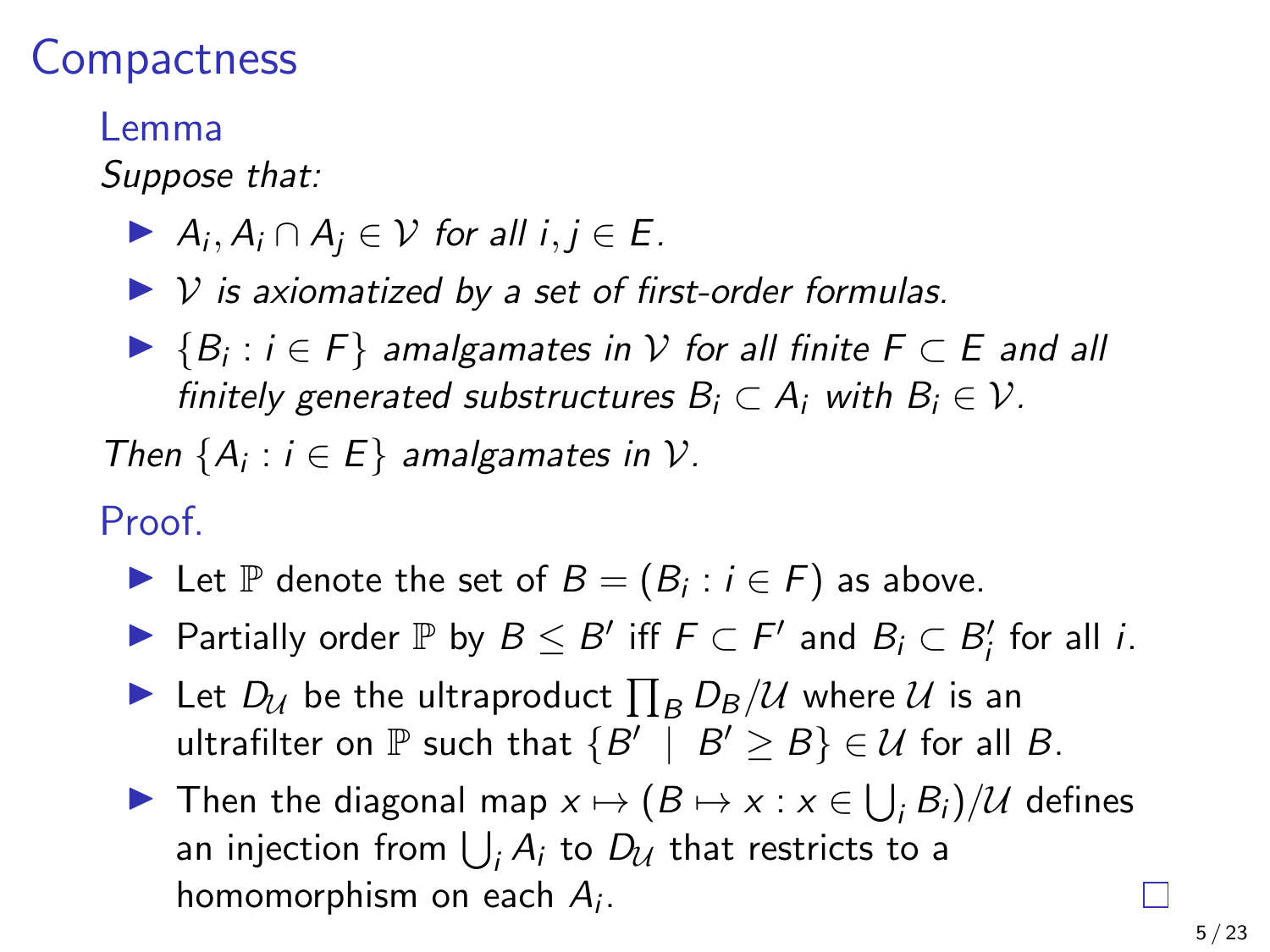# Semigroup (and ring) amalgamation is hard

- $\blacktriangleright$  (Kimura, 1957) There are overlapping finite commutative semigroups  $S_1$ ,  $S_2$  that do not amalgamate as semigroups.
- $\blacktriangleright$  It follows that there are two finite commutative rings that do not amalgamate as rings.
- $\triangleright$  (Sapir, 1997; Jackson, 2000) There is no algorithm that can decide whether two arbitrary finite semigroups amalgamate. Likewise for finite rings.

### Example

Define overlapping commutative semigroups  $S_i = \{0, a, b, c_i\}$  for  $i = 1, 2$  as shown. If some semigroup  $\tau$  contained  $S_1 \cup S_2$ , then we would reach the contradiction

$$
a = c_1 b = c_1 (ac_2) = (c_1 a) c_2 = ac_2 = b.
$$

| $\cdot$   $c_2$ 0 a b $c_1$                                                                                                         |               |   |   |
|-------------------------------------------------------------------------------------------------------------------------------------|---------------|---|---|
|                                                                                                                                     |               |   |   |
|                                                                                                                                     |               |   | 0 |
|                                                                                                                                     |               |   | a |
| $\begin{array}{c cccc} c_2 & c_2 & 0 & b & b \\ \hline 0 & 0 & 0 & 0 & 0 \\ a & b & 0 & 0 & 0 \\ b & b & 0 & 0 & 0 \\ \end{array},$ |               |   | a |
| $\begin{vmatrix} 1 & 0 \\ 0 & 1 \end{vmatrix}$                                                                                      | $\frac{1}{a}$ | a |   |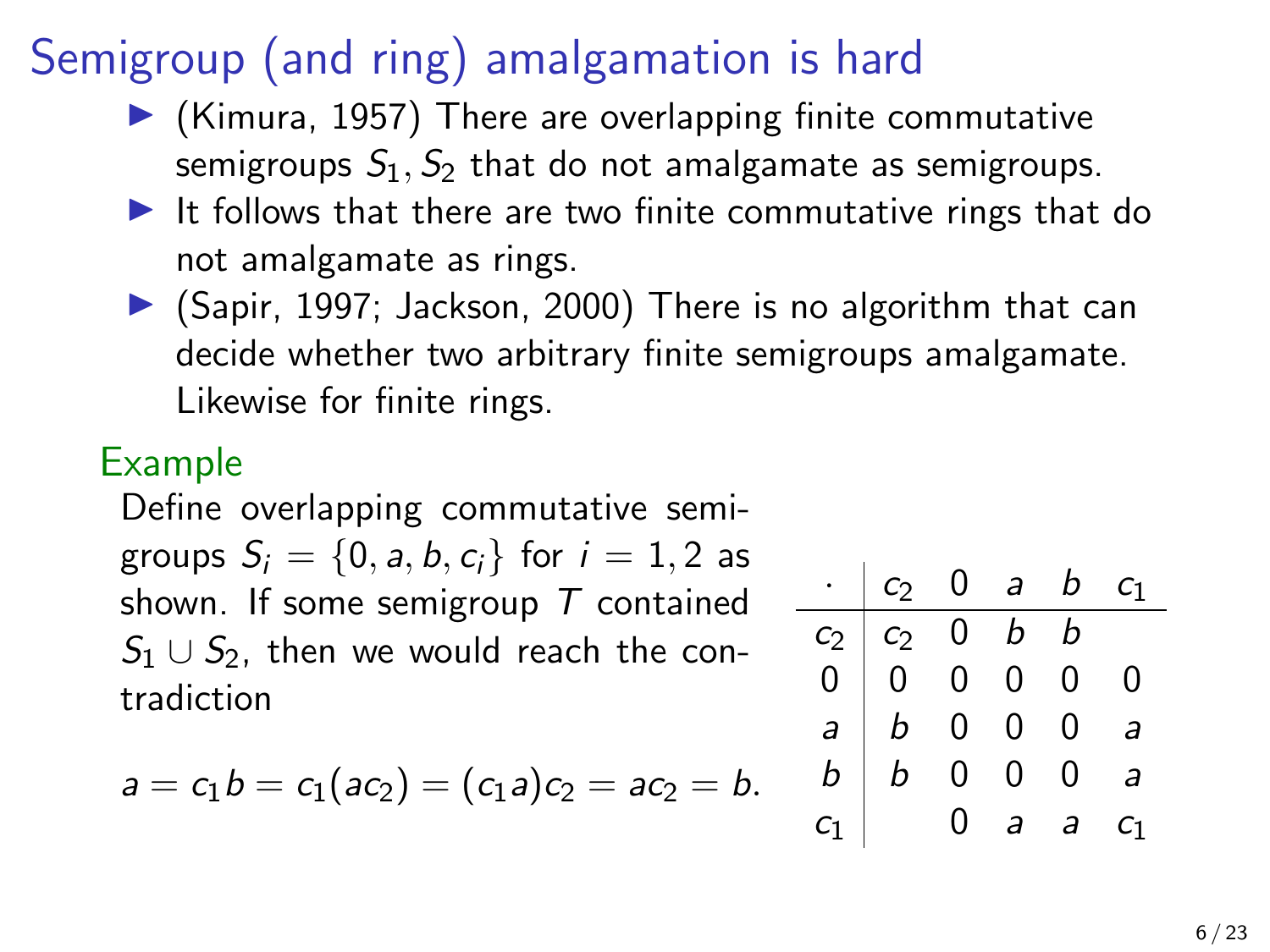## ∆-systems of groups

Call a set S of overlapping structures a  $\Delta$ -system (or sunflower) in  $\mathcal V$  if  $\mathcal S\subset \mathcal V$  and there is a root  $R\in \mathcal V$  such that  $A\cap B=R$  for all distinct  $A, B \in \mathcal{S}$ .

Theorem (Schreier, 1927)

Every ∆-system of groups amalgamates in the class of groups.

**Corollary** 

Any two overlapping groups amalgamate in the class of groups.

Schreier's Theorem remains true if we replace "groups" with "abelian groups." And the proof is much easier!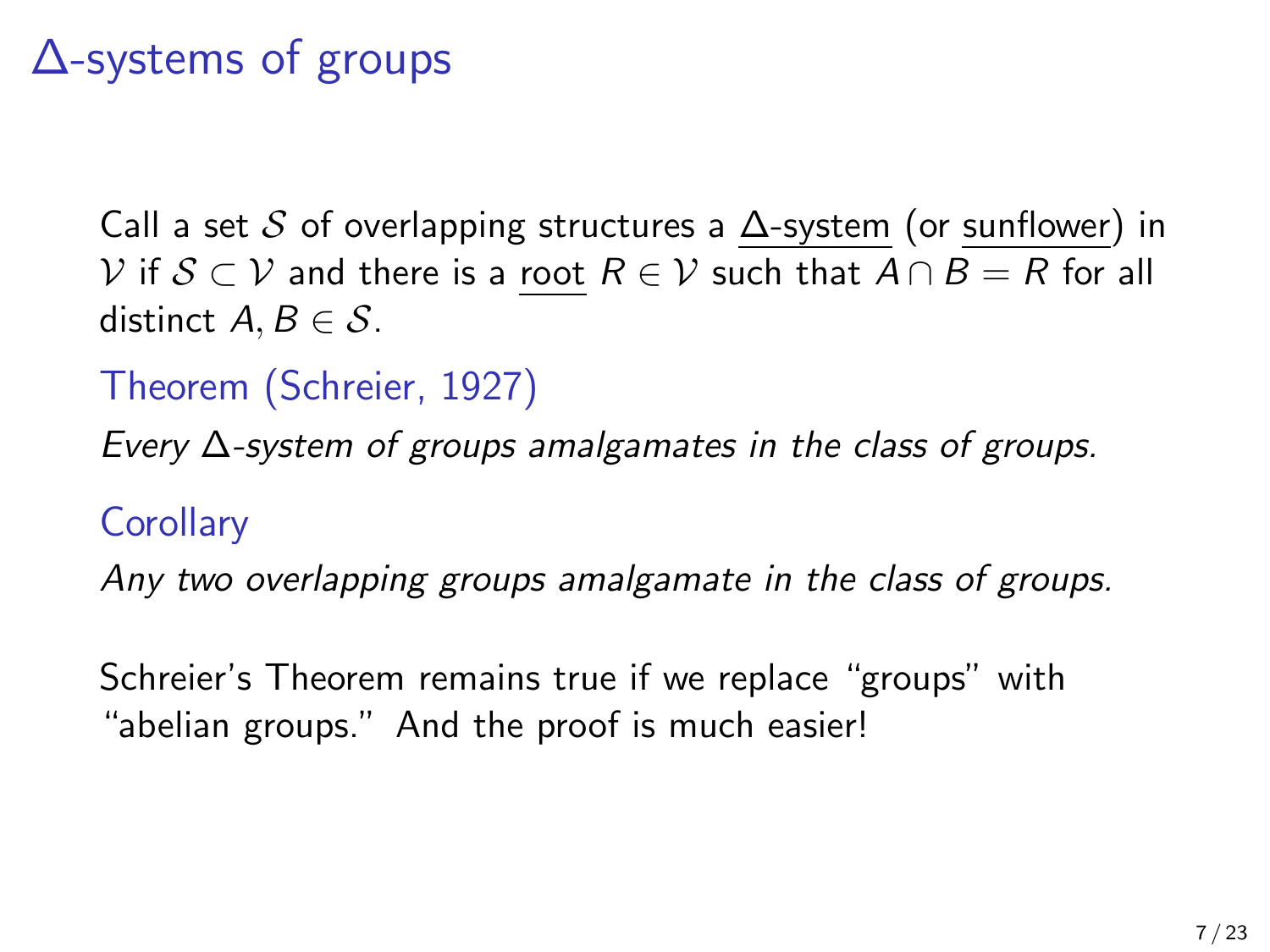∆-systems of abelian groups (or left R-modules)

- For  $n > 2$ , use induction:
	- 1. Assume a  $\Delta$ -system of abelian groups  $G_1, \ldots, G_n$  with root H.
	- 2. Assume K is an amalgamation of  $G_1, \ldots, G_{n-1}$ .
	- 3. Replace  $K$  with an isomorphic copy  $K'$  such that  $K' \cap G_n = H$ .
	- 4. Amalgamate  $K'$  and  $G_n$ .
- Base case of overlapping abelian groups  $(A, +_A, 0), (B, +_B, 0)$ :
	- 1. Choose isomorphisms  $\alpha: A \to A', \beta: B \to B'$  such that  $A' \cap B' = \{0\}.$
	- 2. Let  $D$  be a direct sum  $A'\oplus B'\supset A'\cup B'$  and  $E=D/N$  where

$$
N = \{ \alpha x - \beta x : x \in A \cap B \}.
$$

3. Check that  $(\alpha/N) \cup (\beta/N)$  is injective:

$$
\alpha a/N = \beta b/N \Rightarrow \alpha a - \beta b = (\alpha - \beta)x
$$
  
\n
$$
\Rightarrow 0 = \alpha(x - a) + \beta(b - x)
$$
  
\n
$$
\Rightarrow (0, 0) = (x - a, b - x) \Rightarrow a = x = b
$$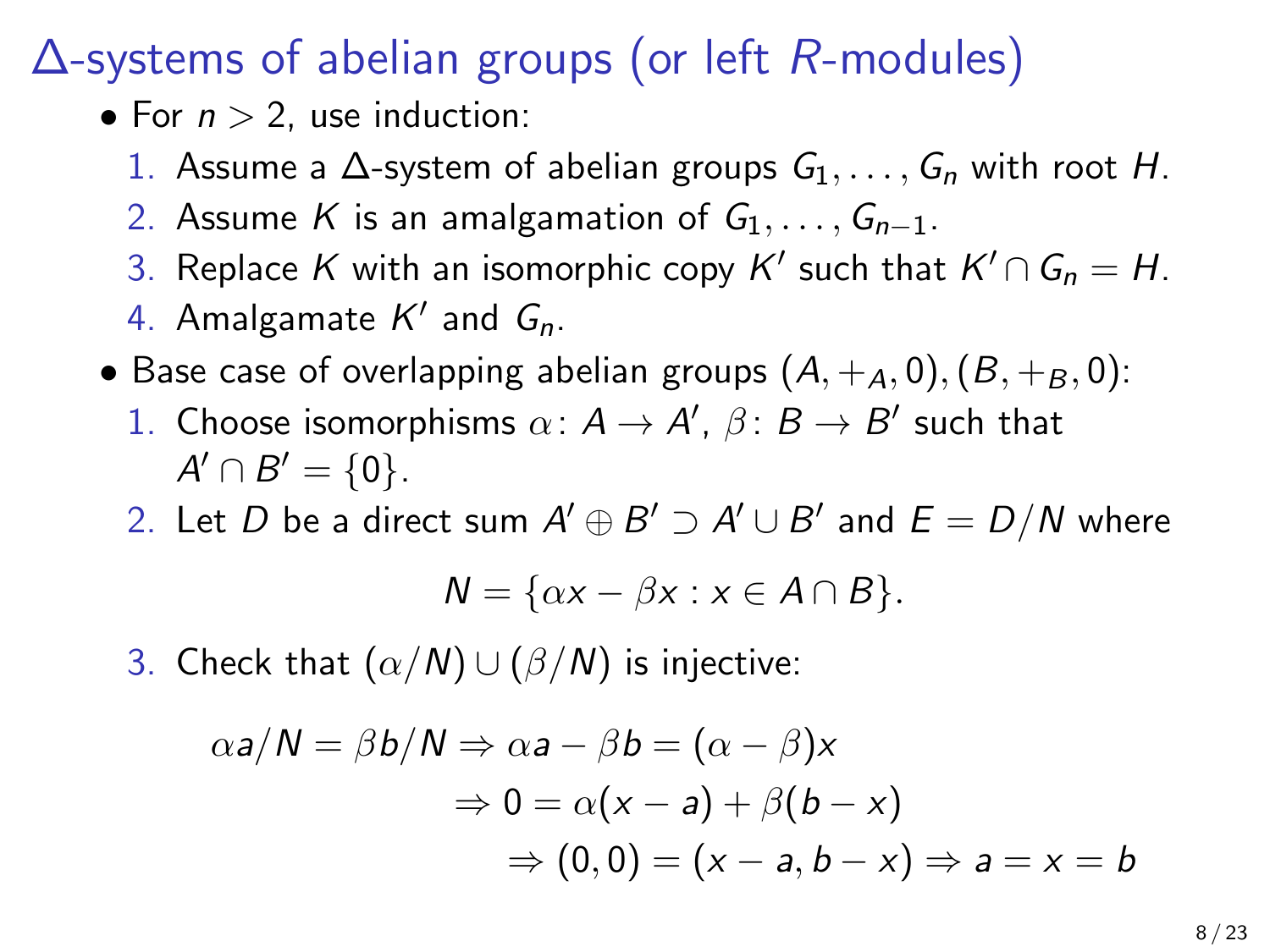∆-systems of posets and of Boolean algebras

To amalgamate a  $\Delta$ -system of posets  $\{(P_i, \leq_i): i \in E\}$  with root R, declare  $x \leq y$  iff

 $\blacktriangleright$   $x \leq i$  v for some  $i \in E$  or

 $\triangleright$   $x \leq i \leq j$  y for some  $i, j \in E$  and  $z \in R$ .

Claim:  $\leq$  is transitive, antisymmetric, and such that  $\leq \restriction P_i = \leq_i$ .

A ∆-system of Boolean algebras amalgamates essentially the same way a ∆-system of abelian groups does. Base case:

- 1. Assume overlapping Boolean algebras  $A_1, A_2$ .
- 2. Let B be the coproduct  $A_1 \oplus A_2$ , which is the Boolean algebra generated by copies  $e_i(a)$  of  $a$  for each  $i$  and  $a\in A_i,$  and the relations  $e_i(0) = 0$ ,  $e_i(-x) = -e_i(x)$ , and  $e_i(x \wedge y) = e_i(x) \wedge e_i(y)$  for each i and  $x, y \in A_i$ .

3. Let 
$$
C = B/I
$$
 where *I* is the ideal

$$
\left\{b\wedge\bigvee_{i=1}^n(e_1(x_i)\wedge e_2(-x_i)):b\in B,\,x_1,\ldots,x_n\in A_1\cap A_2\right\}.
$$

4. Claim:  $(e_1/I) \cup (e_2/I)$  is injective.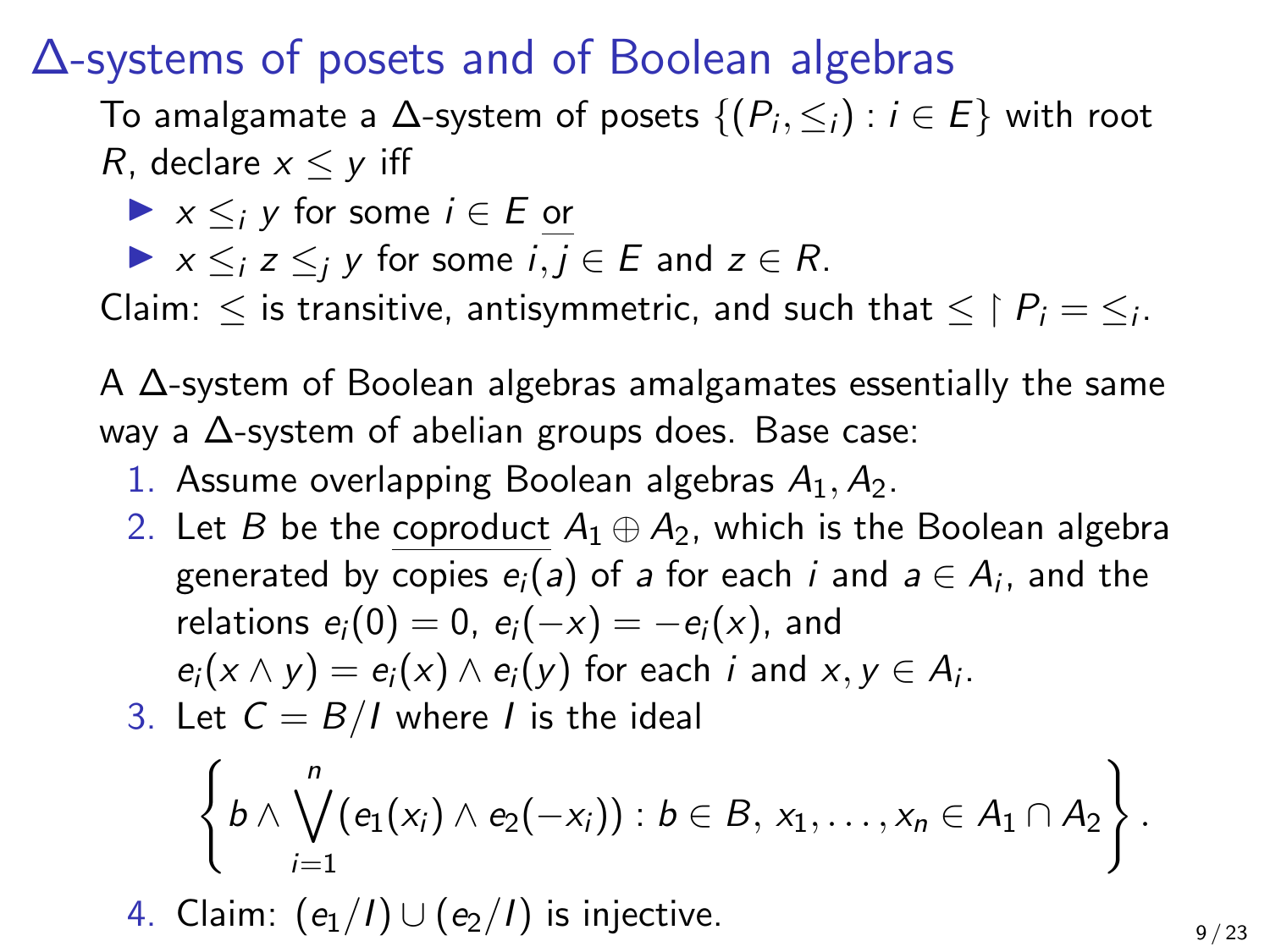## Beyond ∆-systems

Not every three overlapping posets  $A, B, C$  amalgamate:

 $x \leq_A y \leq_B z \leq_C x$ .

A Boolean algebra is a partially ordered by  $x \le y \Leftrightarrow x = x \wedge y$ . So, not every three overlapping Boolean algebras amalgamate, not even in the class of posets.

(H. Neumann) Higher amalgamation of groups is very interesting:

- $\blacktriangleright$  (1948) There are three overlapping groups that do not amalgamate in the class of groups.
- $\triangleright$  (1951) But any three overlapping abelian groups amalgamate in the class of abelian groups.
- $\triangleright$  (1953, with B.H. Neumann) But there are four overlapping abelian groups that do not amalgamate in the class of groups.
- $\blacktriangleright$  (1950) Yet, any set of overlapping locally cyclic groups amalgamates in the class of abelian groups.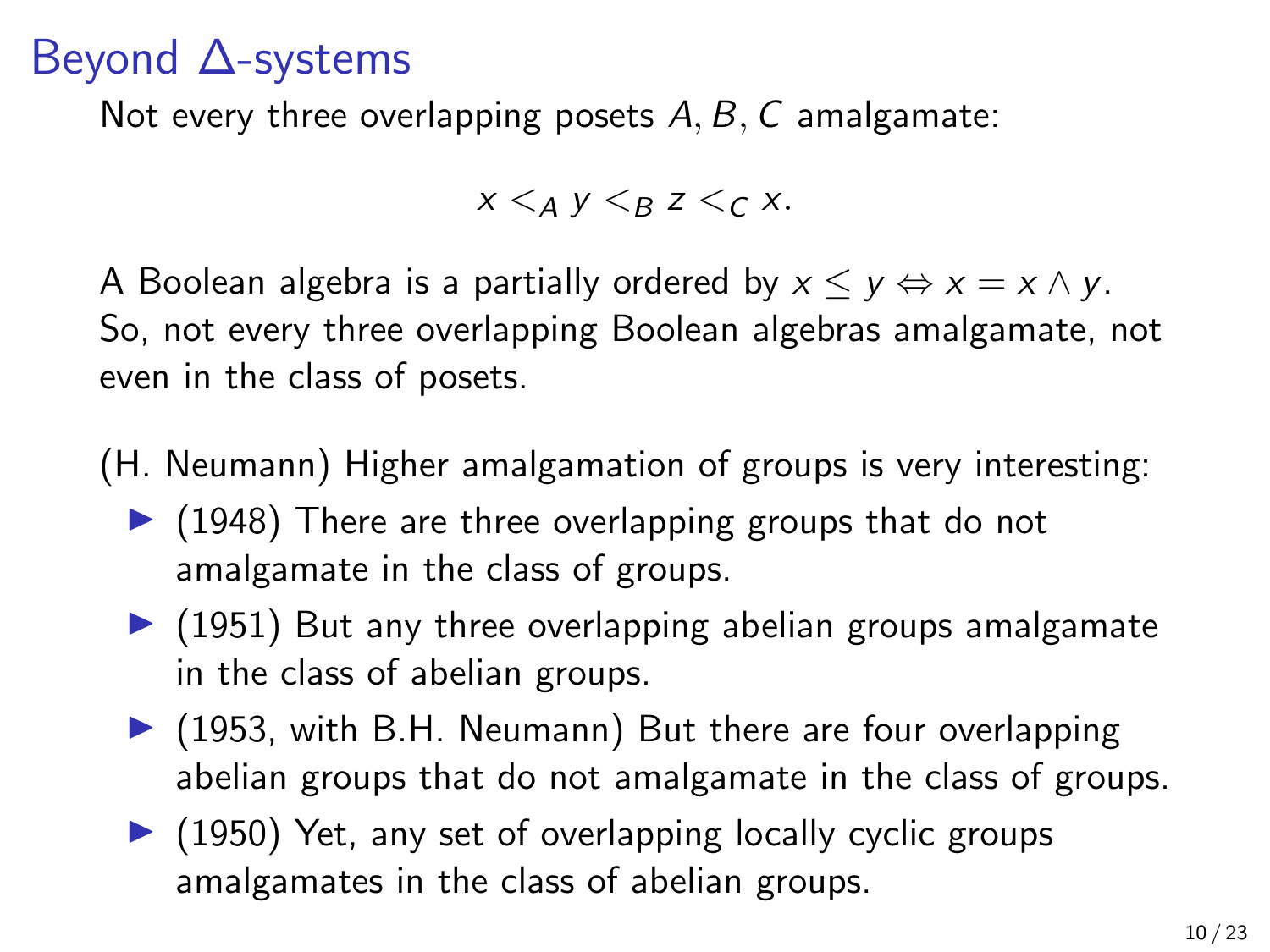### Why three overlapping abelian groups amalgamate

• Suppose we have a three overlapping abelian groups  $A, B, C$ . (Our argument also works for three overlapping left R-modules.)

• Choose isomorphisms  $\alpha \colon A \to A', \ \beta \colon B \to B', \ \gamma \colon \mathsf{C} \to \mathsf{C}'$  such that  $A', B', C'$  is a  $\Delta$ -system with root  $\{0\}.$ 

 $\bullet$  Let  $D = A' \oplus B' \oplus C' \supset A' \cup B' \cup C'$  and  $E = D/N$  where

$$
N = \{(\alpha - \beta)x + (\beta - \gamma)y + (\gamma - \alpha)z
$$
  
 :  $(x, y, z) \in (A \cap B) \times (B \cap C) \times (C \cap A)\}.$ 

$$
\alpha a/N = \beta b/N
$$
  
\n
$$
\Rightarrow \quad \alpha a - \beta b = (\alpha - \beta)x + (\beta - \gamma)y + (\gamma - \alpha)z
$$
  
\n
$$
\Rightarrow \quad 0 = \alpha(x - z - a) + \beta(b - x + y) + \gamma(z - y)
$$
  
\n
$$
\Rightarrow \quad (0, 0, 0) = (x - z - a, b - x + y, z - y)
$$
  
\n
$$
\Rightarrow \quad a = x - z = x - y = b
$$

• This proof doesn't work for  $n > 3$  because then  $\binom{n}{2}$ 2  $\Big\} > n$ .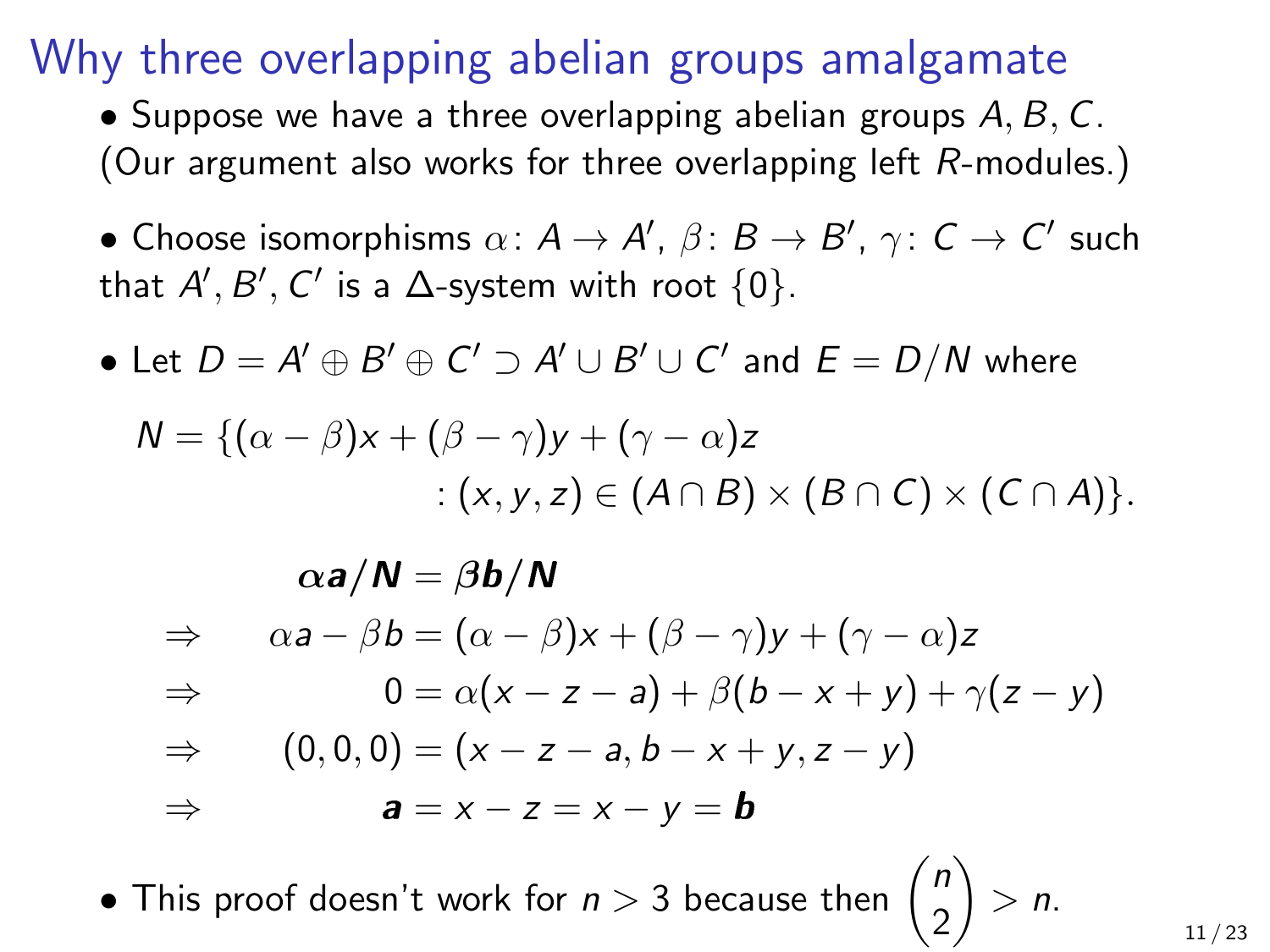Four non-amalgamating overlapping free abelian groups Start with the following  $G_1, G_2, G_3 \subset \langle a, b, c \rangle$ .

$$
(G_1,+_1)=\langle a,b\rangle \qquad (G_2,+_2)=\langle a,c\rangle \qquad (G_3,+_3)=\langle b,c\rangle
$$

 $G_1 \cap G_2 = \langle a \rangle$   $G_1 \cap G_3 = \langle b \rangle$   $G_2 \cap G_3 = \langle c \rangle$ 

Then choose  $(G_4, +4) = \langle a +1, b, a +2 \rangle$ such that for all nonzero integers  $m, n$ ,

G<sub>1</sub> and G<sub>4</sub> agree on what  $m(a + b)$  is, and G<sub>2</sub> and G<sub>4</sub> agree on what  $n(a + c)$  is, but  $\blacktriangleright$   $[m(a + b)] + 4[n(a + c)] \notin G_1 \cup G_2 \cup G_3$ . Then  $G_1, G_2, G_3, G_4$  overlap but do not amalgamate in the class of Then  $G_1, G_2, G_3, G_4$  overlap but do not a<br>abelian groups because  $\boxplus_{i=1}^4 G_i$  equates

$$
b - 3 c
$$
 and  $(a + 1 b) - 4 (a + 2 c)$ .

This example generalizes to left R-modules.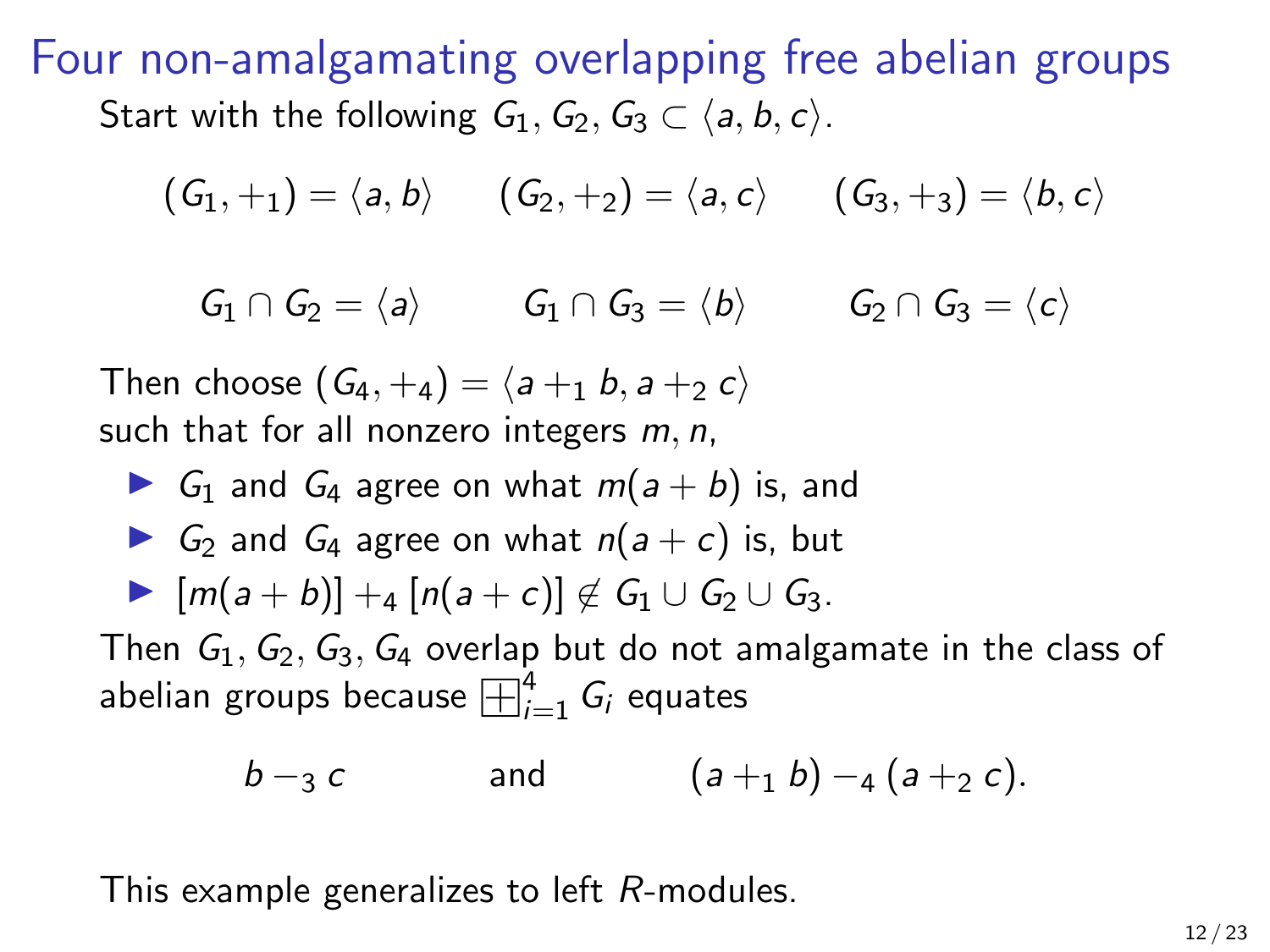## Pushout squares

- •In an equationally axiomatized class of structures, a coproduct
- $\bigoplus_{i\in E}A_i$  of structures  $(A_i:i\in E)$  is a structure generated by
	- **►** elements  $e_i(x)$  for each  $i \in E$  and  $x \in A_i$ ,
	- relations saying that each  $e_i$  is an isomorphism, and
	- ► relations saying that  $\bigoplus_{i \in E} A_i$  satisfies the axioms of  $\mathcal{V}$ .
- All our binary amalgamation proofs start the same way: take a coproduct  $e_1(A_1) \oplus e_2(A_2)$  of copies of  $A_1$  and  $A_2$  and then take the quotient

$$
A_1 \boxplus A_2 = (e_1(A_1) \oplus e_2(A_2))/\mathord{\sim}
$$

where  $\sim$  is generated by  $e_1(x) = e_2(x)$  for  $x \in A_1 \cap A_2$ .

• Even if  $A_1$  and  $A_2$  do not amalgamate,  $A_1 \boxplus A_2$  is special: the diagram to the right is a pushout square. . .

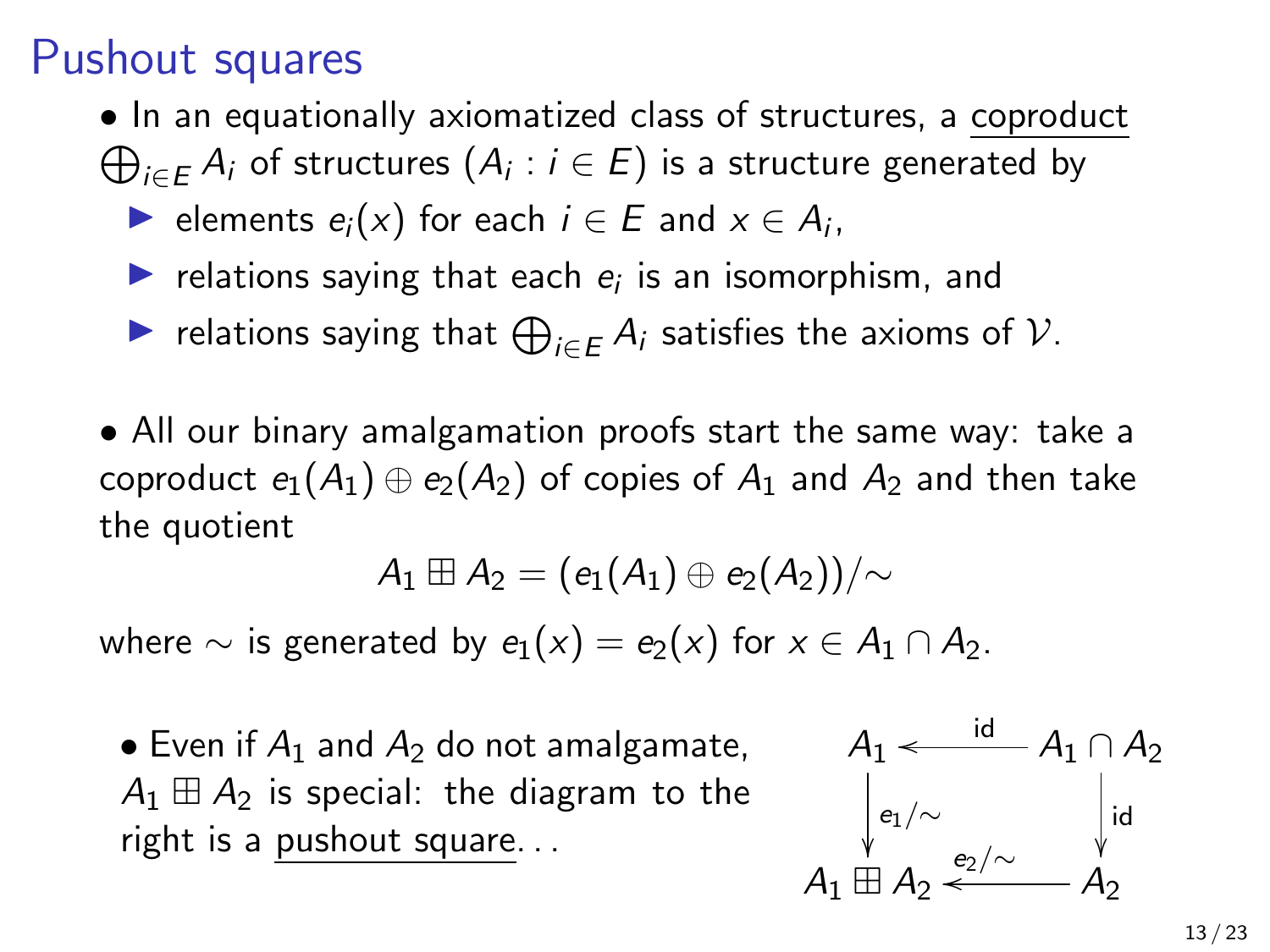# Pushout squares (continued)

The diagram to the right is a pushout square.

That is, for any commutative square

 $f_1$  and  $f_2$  factor through  $e_1/\mathord{\sim}$  and  $e_2/\mathord{\sim}$ via a unique homomorphism

 $f_1 \boxplus f_2 : A_1 \boxplus A_2 \rightarrow B$ 

called the mediating morphism.

Therefore, if  $f_1 \cup f_2$  is injective, then so is  $(e_1/\sim) \cup (e_2/\sim)$ . Therefore, B is an amalgamation of  $A_1$ ,  $A_2$  if and only if an isomorphic copy of  $A_1 \boxplus A_2$  is.

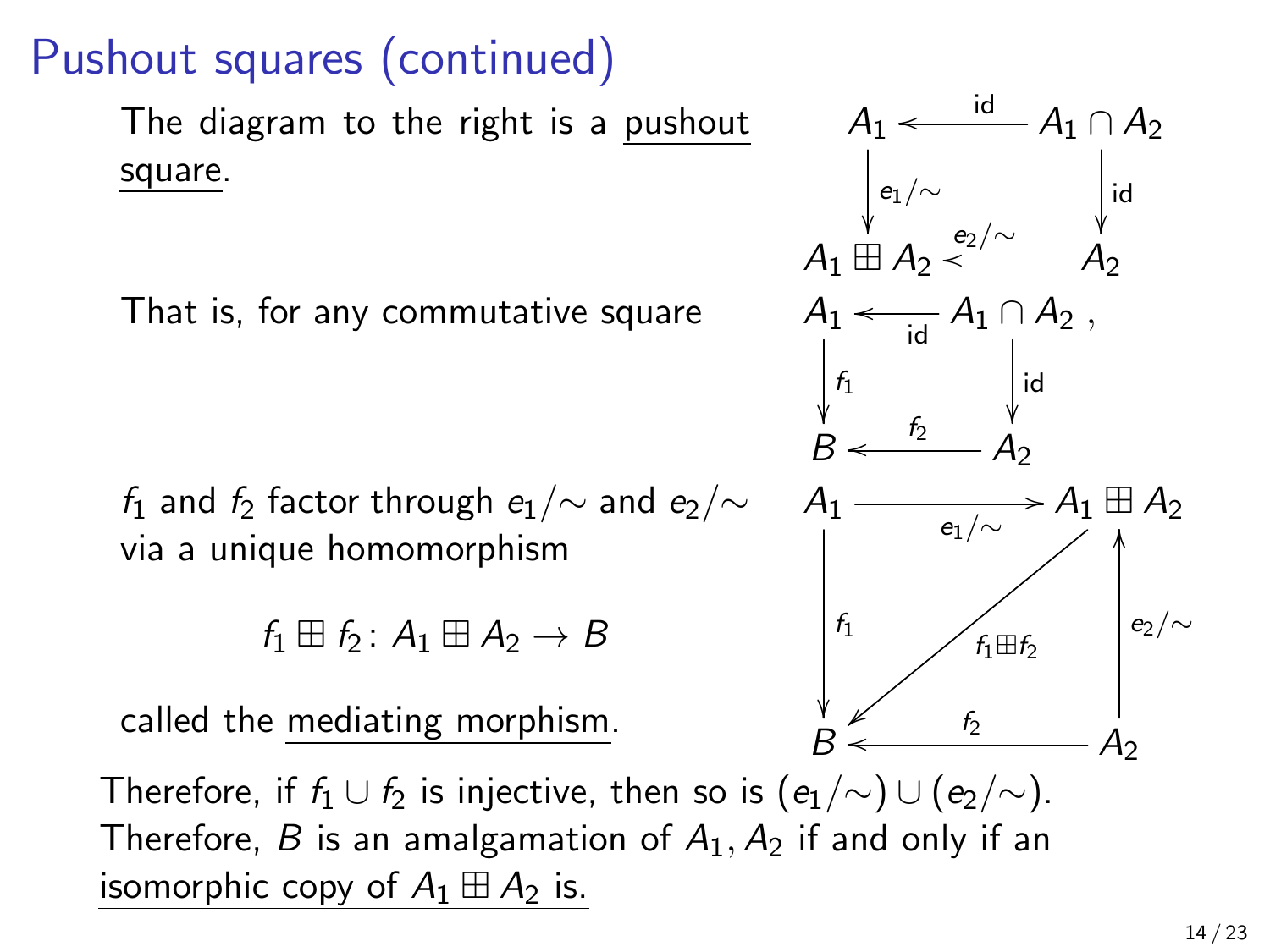## Pushout hypercubes

• More generally, define a (generalized)  $\frac{\text{pulsout}}{\text{pulsout}}$   $\bigoplus_{i \in E} A_i$  to be an isomorphic copy of a quotient of a coproduct, of the form

$$
\theta\left(\left[\bigoplus_{i\in E}e_i(A_i)\right]/\!\!\sim\right)
$$

where  $\theta$  and each  $e_i$  are isomorphisms and  $\sim$  is generated by  $e_i(x) = e_j(x)$  for all  $i, j \in E$  and  $x \in A_i \cap A_j$ .

 $\bullet$  Properly speaking, a pushout consists of  $\overline{\boxplus}_{i \in E} A_i$  and its coprojections

$$
\boxplus_i = \theta \circ (e_i/\!\!\sim) \colon A_i \to \mathop{\overline{\mathop{\bigoplus}\limits_{i\in E}}}\nolimits A_i.
$$

• Pushouts makes sense in any class of structures where coproducts and quotients make sense  $(i.e., in any category with colimits).$ 

• Overlapping structures amalgamate if and only if they are amalgamated by a pushout, provided pushouts are well-defined.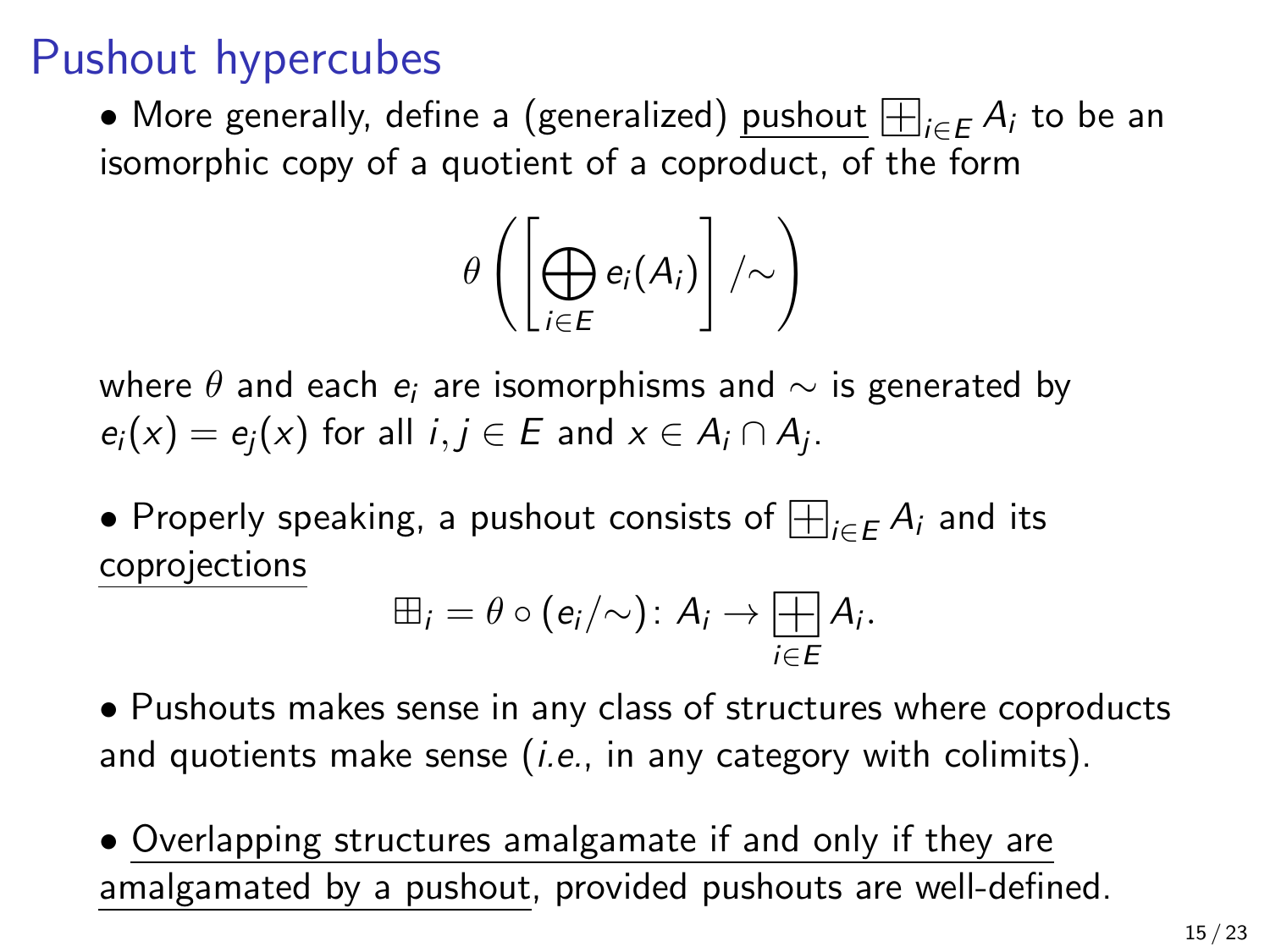### Linear amalgamation

Between pushouts  $\boxplus_{i=1}^{m}$   $A_i$  with coprojections  $\boxplus_{i}^{(m)}$  $\int_{i}^{(H)}$  for  $1 \le i \le m \le n$ , there are unique mediating morphisms:



#### Definition

In a class with well-defined pushouts, say that overlapping structures  $A_1, \ldots, A_n$  linearly amalgamate if there exists pushouts  $\Box$ m  $_{i=1}^{m}$   $A_{i}$  for  $m=1,\ldots,n$  such that  $\bigcup_{i=1}^{n}\boxplus_{i}^{(n)}$  $\binom{n}{i}$  and each  $\boxplus_{\leq m}$  are indentity maps.

$$
A_1\subset \underset{i=1}{\overset{2}{\underset{i=1}{\prod}}}A_i\subset \underset{i=1}{\overset{3}{\underset{i=1}{\prod}}}A_i\subset \cdots \subset \underset{i=1}{\overset{n}{\underset{i=1}{\prod}}}A_i\supset \bigcup_{i=1}^n A_i
$$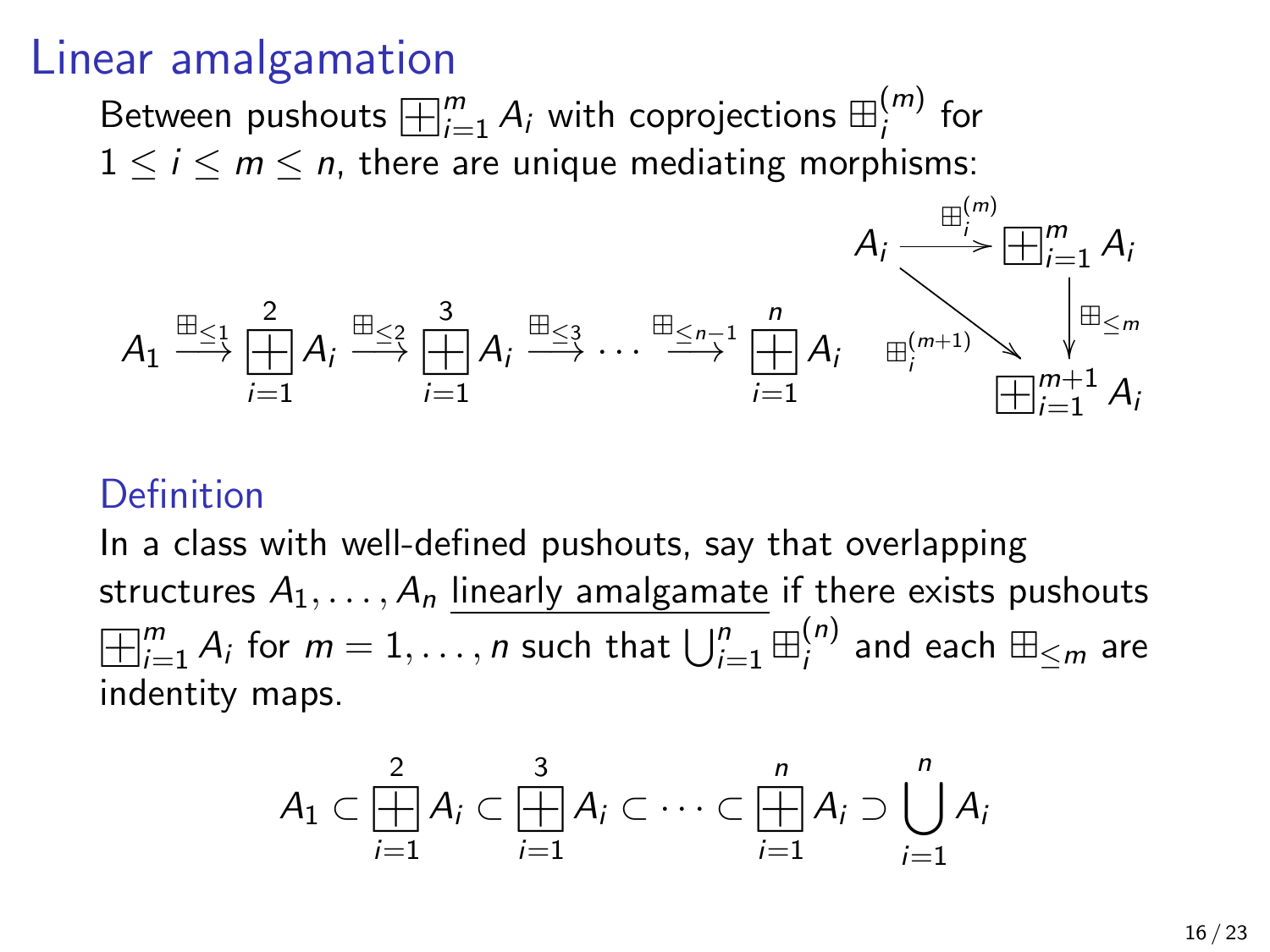## Iterated binary amalgamation

• If 
$$
(\boxplus_{i=1}^{m} A_i) \boxplus A_{m+1}
$$
 exists, then it is  $\boxplus_{i=1}^{m+1} A_i$ .

(That is, any structure satisfying the definition of (That is, any structure satisfying the definition of  $\bigoplus_{i=1}^m A_i$ )  $\boxplus A_{m+1}$  must also satisfy the definition of  $\bigoplus_{i=1}^{m+1} A_i$ .)

 $\bullet$  If  $A_1,\ldots,A_n$  linearly amalgamate, then  $(\boxplus_{i=1}^m A_i) \boxplus A_{m+1}$  exists for all  $m < n$ .

• If V has well-defined pushouts and  $A_1, \ldots, A_n$  amalgamate in V but do not linearly amalgamate in  $V$ ,

then some  $(\boxplus_{i=1}^{m}A_{i})\boxplus A_{m+1}$  <u>does not exist</u>

because  $\overline{A_{m+1}}$  and  $\overline{\boxplus_{i=1}^m A_i}$  are not overlapping structures.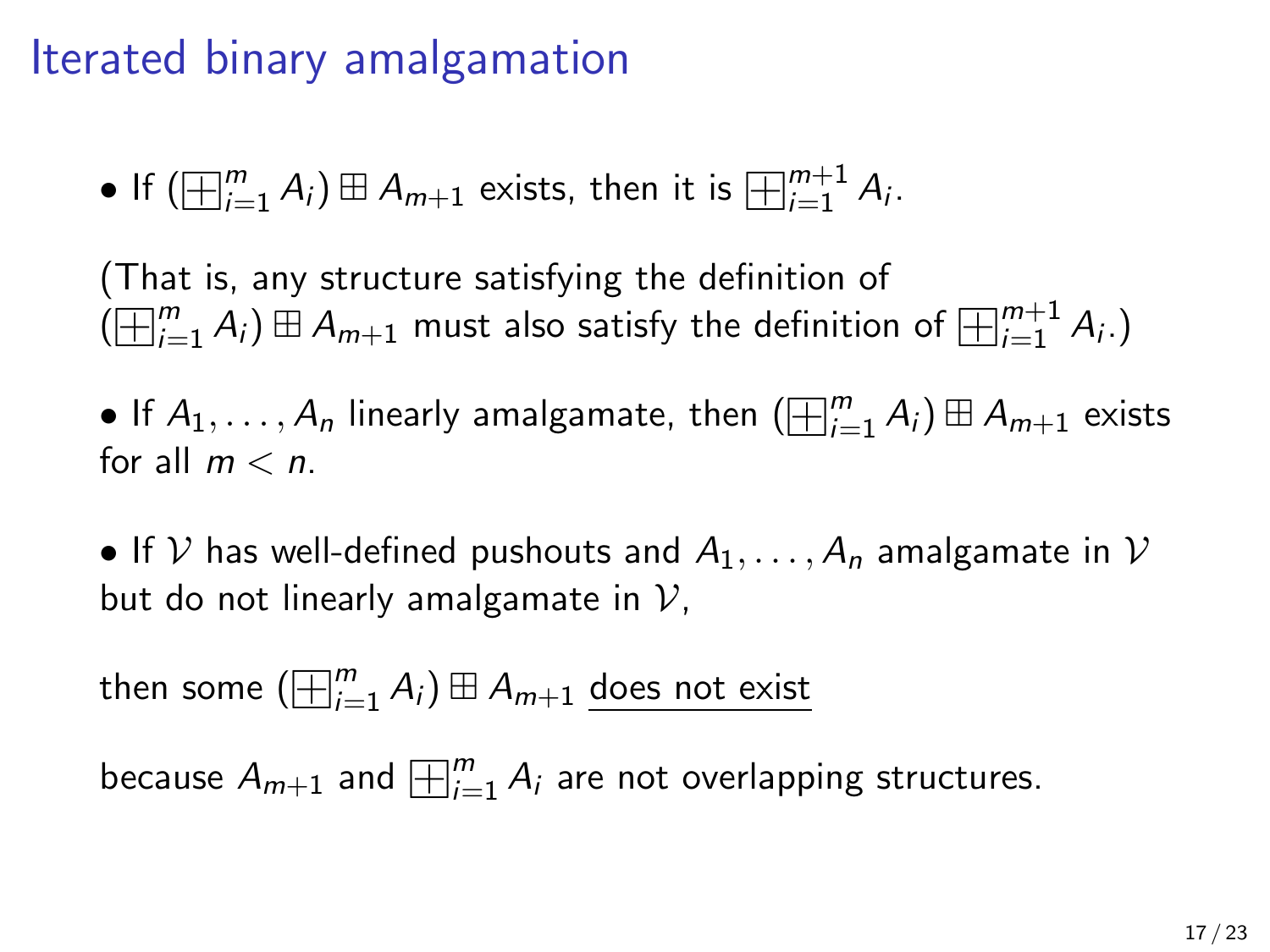## Nonlinear amalgamation

Example

Consider the following overlapping abelian groups. (This example also works for left R-modules.)

$$
A_1 = \langle x \rangle \qquad A_2 = \langle y \rangle \qquad A_3 = \langle z \rangle
$$

$$
A_1 \cap A_2 = A_2 \cap A_3 = A_3 \cap A_1 = \{0\}
$$

$$
A_4 = \langle x,y,z; ~ x+y+z=0 \rangle \supset A_1 \cup A_2 \cup A_3
$$

Trivially,  $A_4$  amalgamates  $A_1, A_2, A_3, A_4$ . And  $A_4 = \boxplus^4_{i_1}$  $i=1}^{4} A_i$ .

But 
$$
x + y + z \neq 0
$$
 in  $\boxplus_{i=1}^{3} A_i = \bigoplus_{i=1}^{3} A_i = \langle x, y, z \rangle$ .

Hence,  $\boxplus_{i=1}^{3}$   $A_{i}$  and  $A_{4}$  disagree about  $x + y + z$ .

Thus,  $\left(\boxplus_{i=1}^{3}A_{i}\right)\boxplus A_{4}$  does not exist and  $\boxplus_{i=1}^{3}A_{i}\not\subset A_{4}$  $\Box$ <sup>4</sup>  $i=1}^{4} A_i$ . 18 / 23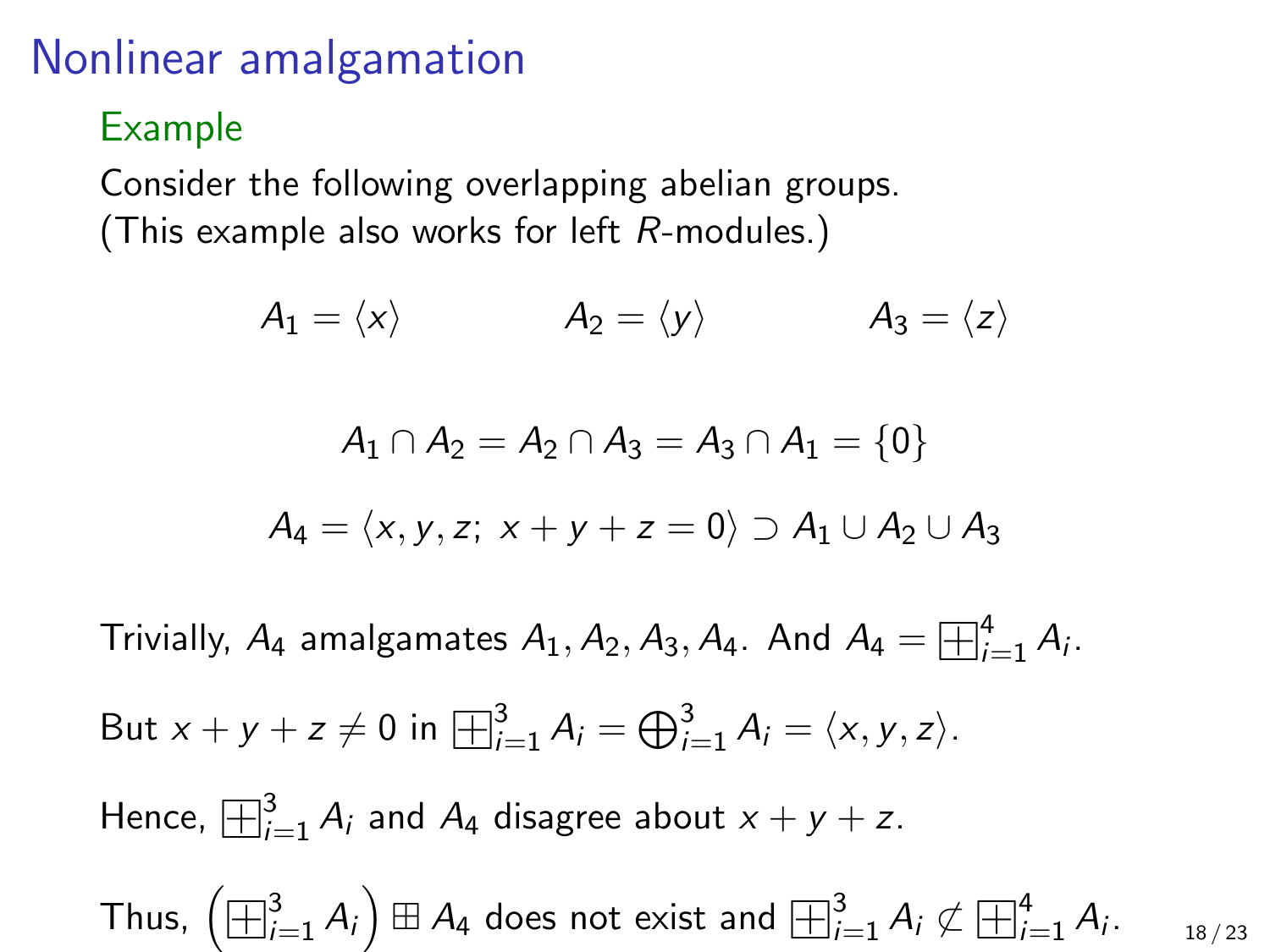# The direct summand property

### Definition

Say that a class  $V$  has the direct summand property if

- ighthroportional binary coproducts in  $V$  are well-defined and,
- $\triangleright$  for every  $A, B \in V$  with A a substructure of B, there exists  $C \in \mathcal{V}$  such that  $A \oplus C = B$ .

### Example

The following classes have the direct summand property.

- $\blacktriangleright$  The class of vector spaces over a fixed field.
- $\blacktriangleright$  The class of divisible groups.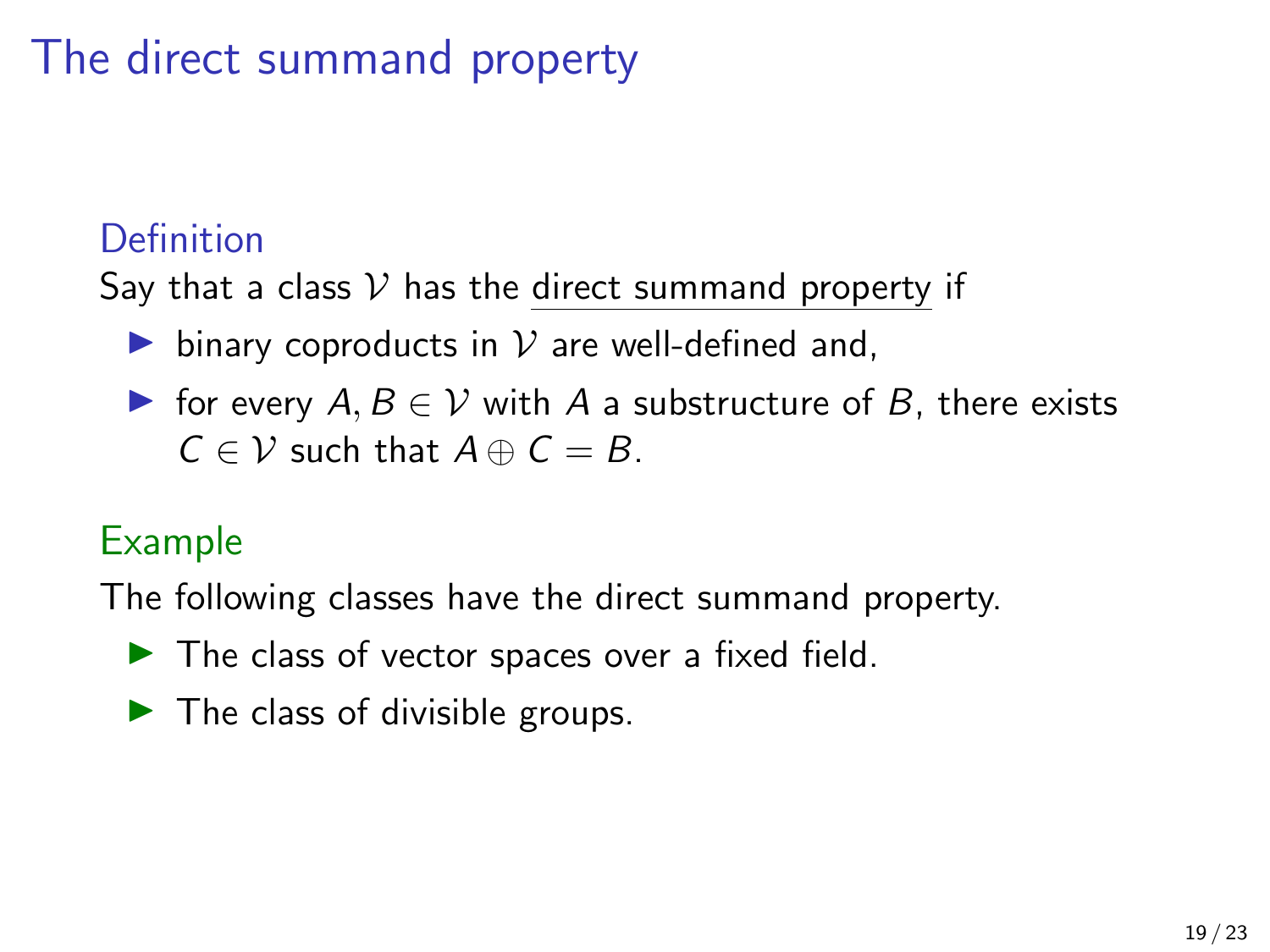# The direct summand property applied

### Definition

In a class V, if A, B overlap, then let  $A \ominus B$  denote some  $C \in V$  (if it exists) such that  $A = (A \cap B) \oplus C$ .

#### Theorem

In the class of all vector spaces over a common field, and in the class of all divisible groups, if  $A_1, A_2, A_3$  overlap, then they linearly amalgamate.

Main idea of proof.

$$
\blacktriangleright A_1 \boxplus A_2 = (A_1 \ominus A_2) \oplus (A_1 \cap A_2) \oplus (A_2 \ominus A_1).
$$

Hence, no proper quotient of  $A_1 \boxplus A_2$  amalgamates  $A_1, A_2$ :

$$
a_1 + a_{12} + a_2 \equiv 0 \Rightarrow A_1 \ni a_1 + a_{12} \equiv -a_2 \in A_2.
$$

Remark: three Boolean algebras can nonlinearly amalgamate.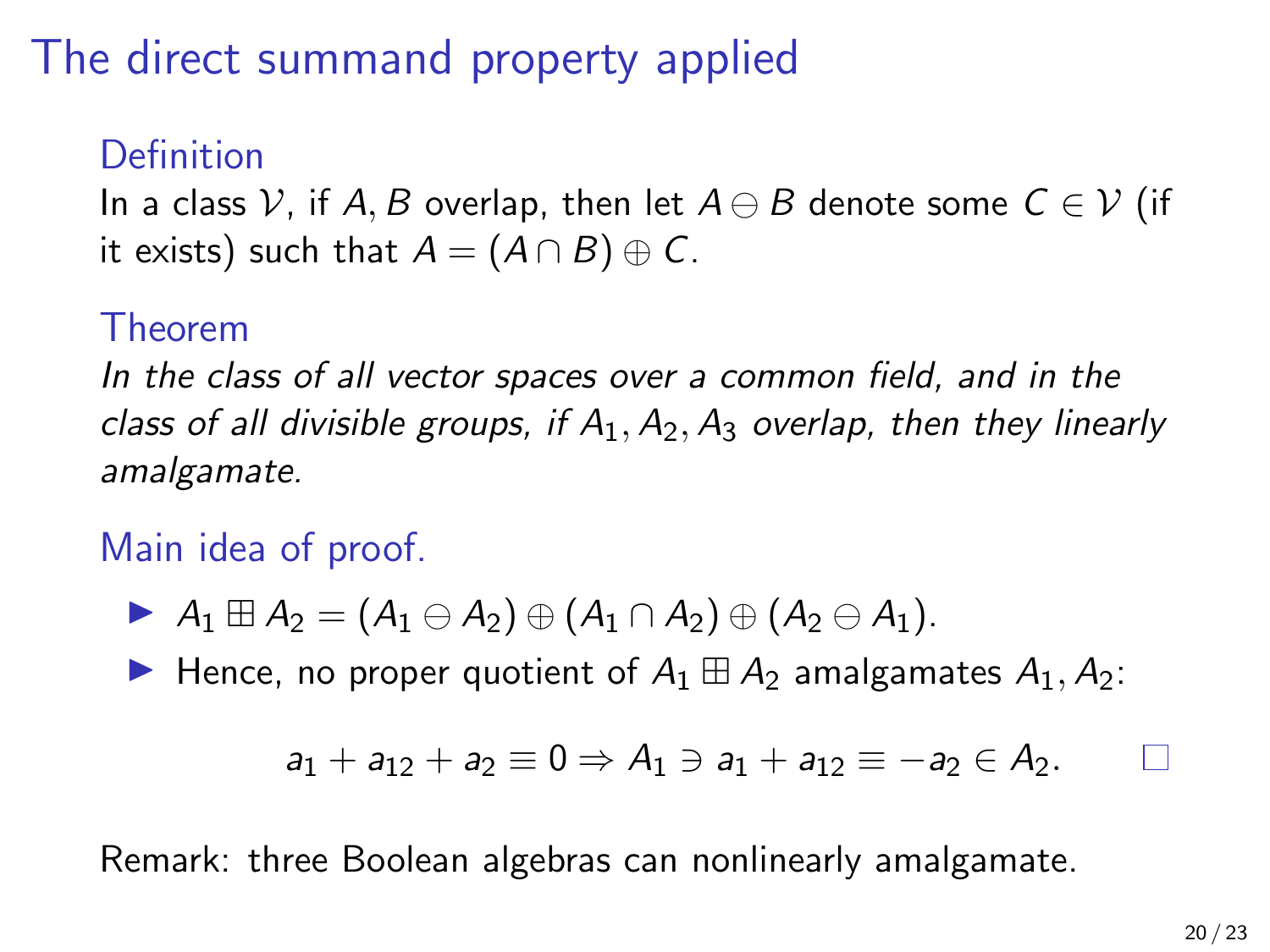### Theorem (informal)

Assume  $V$  is a "reasonable" class of structures in which every two overlapping structures amalgamate. Then, overlapping structures  $A_1, A_2, \ldots, A_n \in V$  linearly amalgamate in V if and only if,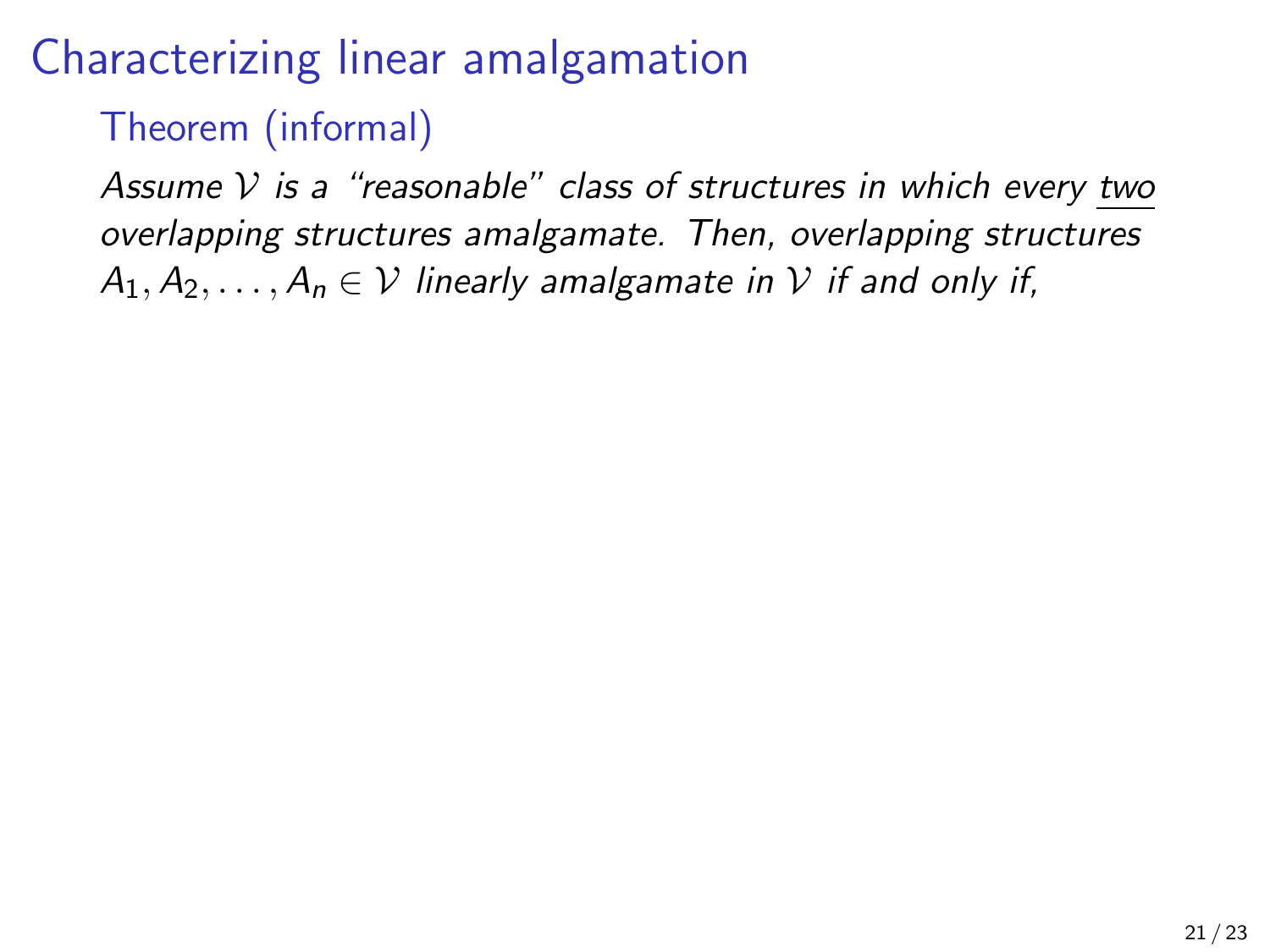### Theorem (informal)

Assume  $V$  is a "reasonable" class of structures in which every two overlapping structures amalgamate. Then, overlapping structures  $A_1, A_2, \ldots, A_n \in V$  linearly amalgamate in V if and only if, for all  $m < n$  and all terms  $s, t$  generated by  $A_{m+1} \cap \bigcup_{i=1}^{m} A_i$ ,

1. if  $s = t$  in  $A_{m+1}$ , then  $s = t$  is already implied by how  $A_1 \cap A_{m+1}, \ldots, A_m \cap A_{m+1}$  overlap,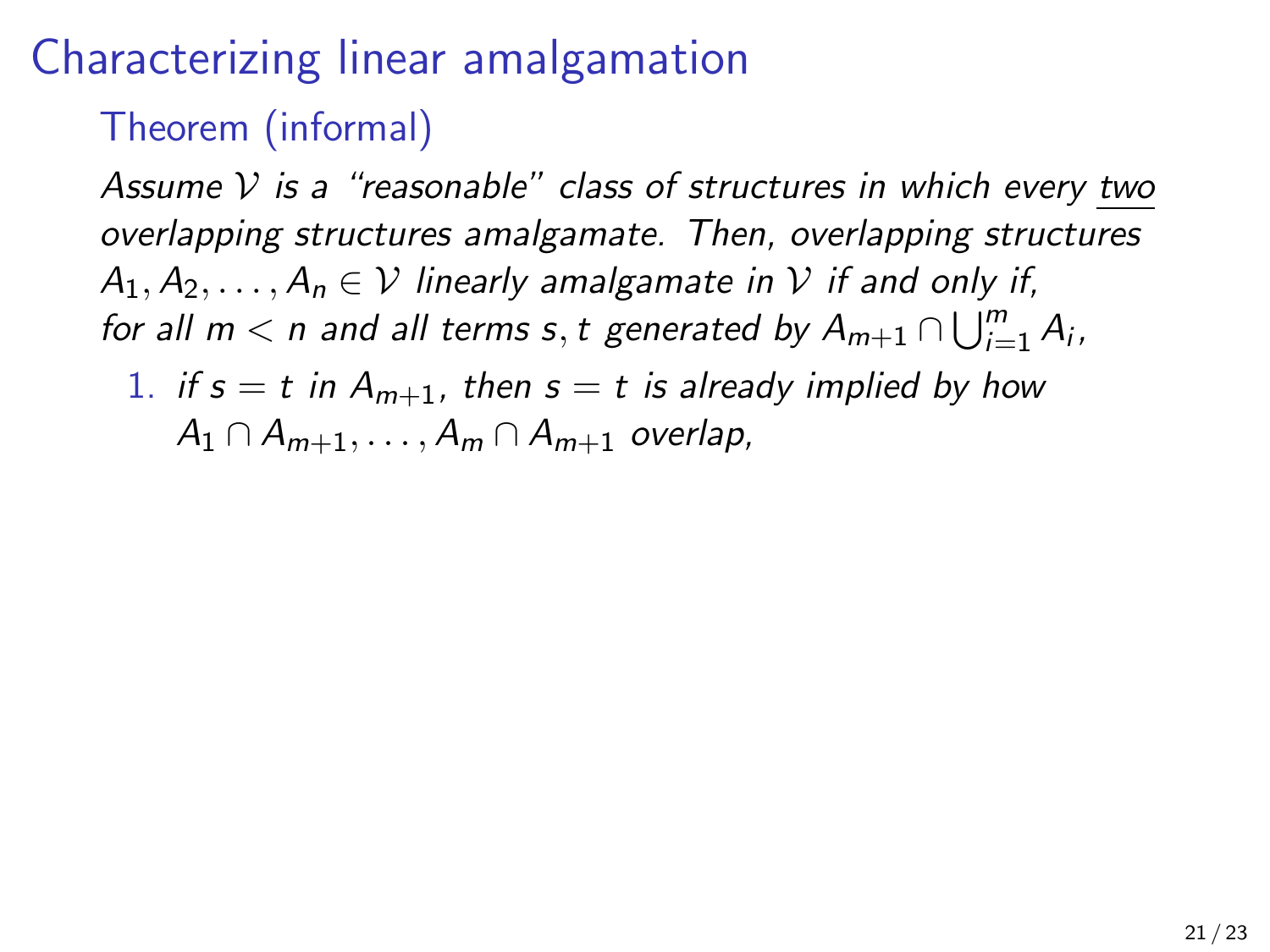### Theorem (informal)

Assume  $V$  is a "reasonable" class of structures in which every two overlapping structures amalgamate. Then, overlapping structures  $A_1, A_2, \ldots, A_n \in V$  linearly amalgamate in V if and only if, for all  $m < n$  and all terms  $s, t$  generated by  $A_{m+1} \cap \bigcup_{i=1}^{m} A_i$ ,

- 1. if  $s = t$  in  $A_{m+1}$ , then  $s = t$  is already implied by how  $A_1 \cap A_{m+1}, \ldots, A_m \cap A_{m+1}$  overlap,
- 2. if  $s = t$  is implied by how  $A_1, \ldots, A_m$  overlap, then  $s = t$  is already implied by how  $A_1 \cap A_{m+1}, \ldots, A_m \cap A_{m+1}$  overlap, and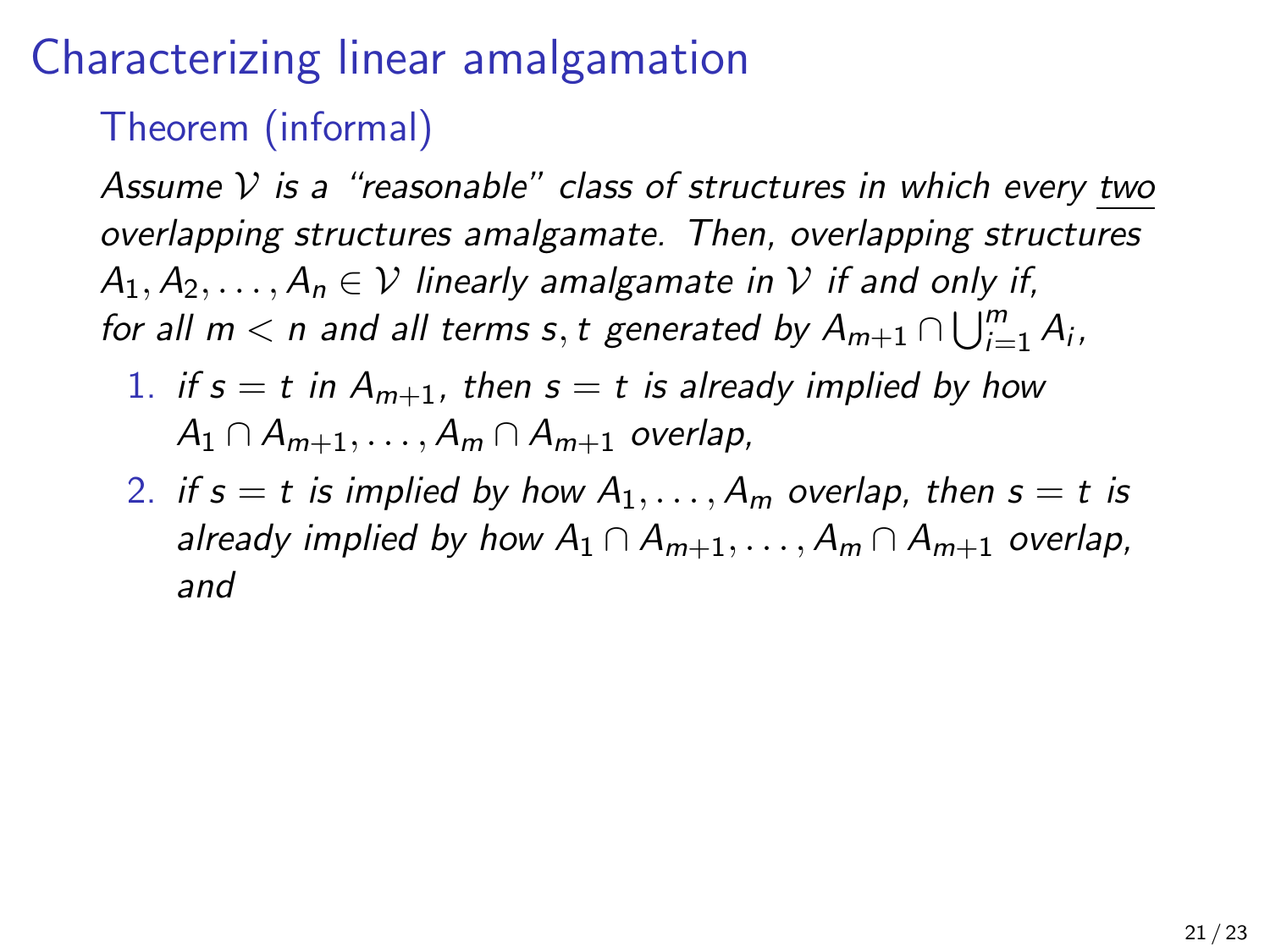### Theorem (informal)

Assume  $V$  is a "reasonable" class of structures in which every two overlapping structures amalgamate. Then, overlapping structures  $A_1, A_2, \ldots, A_n \in V$  linearly amalgamate in V if and only if, for all  $m < n$  and all terms  $s, t$  generated by  $A_{m+1} \cap \bigcup_{i=1}^{m} A_i$ ,

- 1. if  $s = t$  in  $A_{m+1}$ , then  $s = t$  is already implied by how  $A_1 \cap A_{m+1}, \ldots, A_m \cap A_{m+1}$  overlap,
- 2. if  $s = t$  is implied by how  $A_1, \ldots, A_m$  overlap, then  $s = t$  is already implied by how  $A_1 \cap A_{m+1}, \ldots, A_m \cap A_{m+1}$  overlap, and
- 3. if  $k \le m$ ,  $u \in A_k$ , and  $s = u$  is implied by how  $A_1, \ldots, A_m$ overlap, then already  $u \in A_k \cap A_{m+1}$ .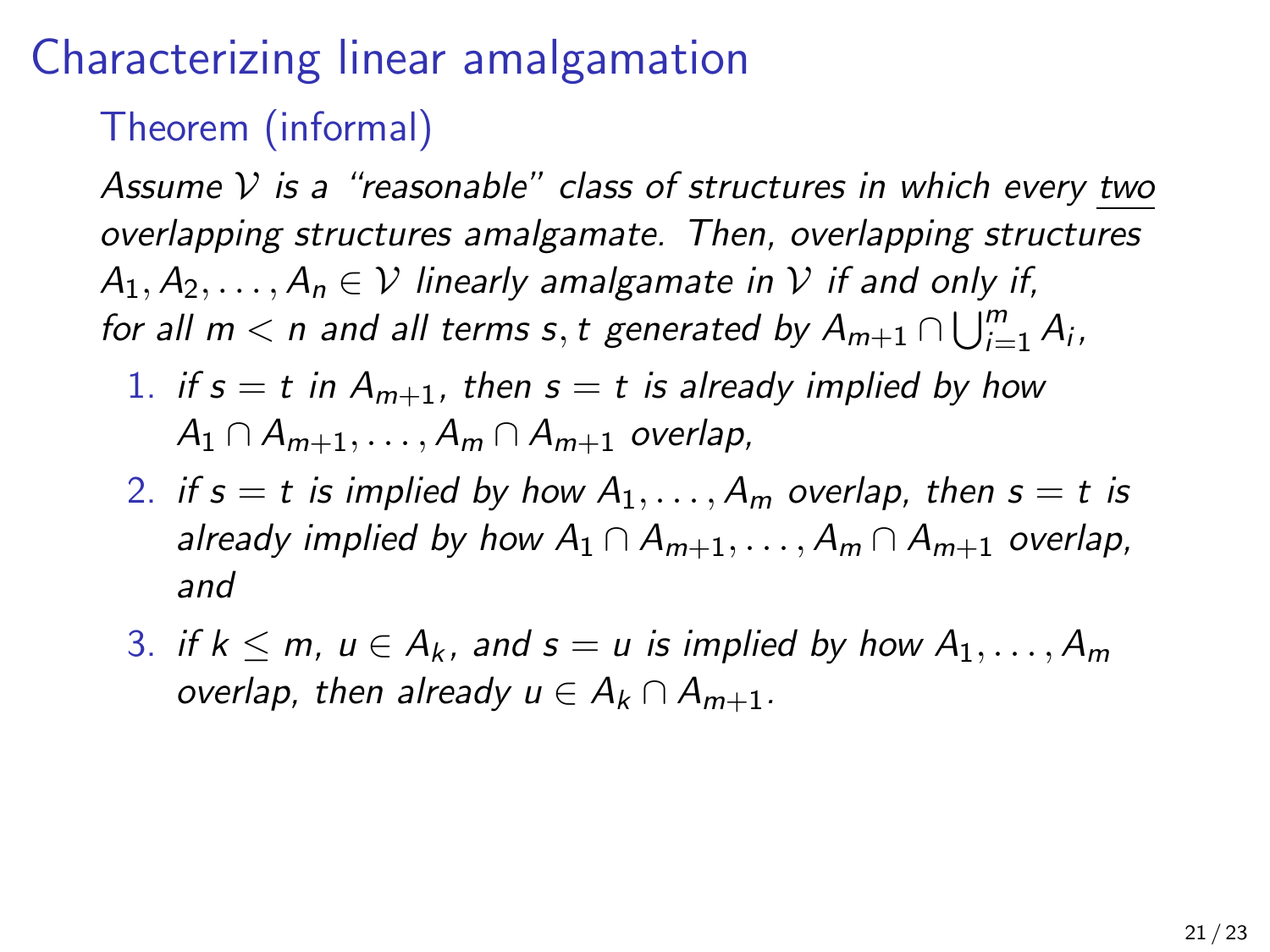### Theorem (informal)

Assume  $V$  is a "reasonable" class of structures in which every two overlapping structures amalgamate. Then, overlapping structures  $A_1, A_2, \ldots, A_n \in V$  linearly amalgamate in V if and only if, for all  $m < n$  and all terms  $s, t$  generated by  $A_{m+1} \cap \bigcup_{i=1}^{m} A_i$ ,

- 1. if  $s = t$  in  $A_{m+1}$ , then  $s = t$  is already implied by how  $A_1 \cap A_{m+1}, \ldots, A_m \cap A_{m+1}$  overlap,
- 2. if  $s = t$  is implied by how  $A_1, \ldots, A_m$  overlap, then  $s = t$  is already implied by how  $A_1 \cap A_{m+1}, \ldots, A_m \cap A_{m+1}$  overlap, and
- 3. if  $k \le m$ ,  $u \in A_k$ , and  $s = u$  is implied by how  $A_1, \ldots, A_m$ overlap, then already  $u \in A_k \cap A_{m+1}$ .

Condition 1 says  $A_{m+1}$  does not newly equate distinct "old" terms. Conditions 2 and 3 are closure conditions on  $A_{m+1}$ . In Part II, elementary substructures, which satisfy "every" finitary closure condition, will be used to satisfy Conditions 2 and 3.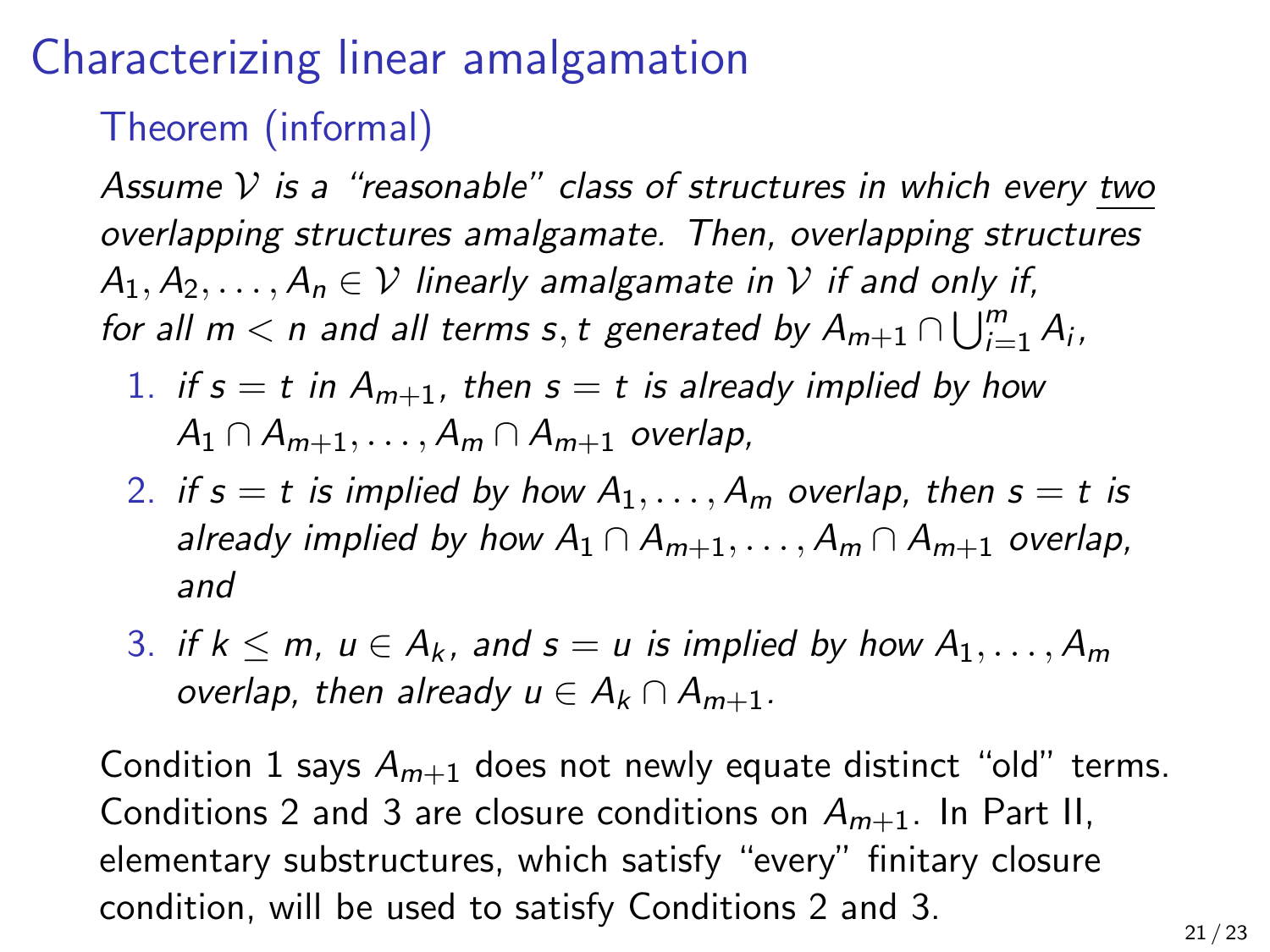### Theorem (more formal)

Assume  $V$  is a class of structures such that:

- $\triangleright$  V is closed with respect to isomorphism,
- **D** pushouts are well-defined in  $V$ , and
- $\triangleright$  every two overlapping structures in V amalgamate in V.

Then, overlapping structures  $A_1, A_2, \ldots, A_n \in \mathcal{V}$  linearly amalgamate in  $V$  if and only if:

- 1.  $\lim_{i=1}^{m}$  (id:  $A_i \cap A_{m+1} \to A_{m+1}$ ) :  $\lim_{i=1}^{m} (A_i \cap A_{m+1}) \to A_{m+1}$ is injective for all  $m < n$ .
- 2.  $\Box_{i=1}^{m}$  (id:  $A_i \cap A_{m+1} \to A_i$ ) :  $\Box_{i=1}^{m} (A_i \cap A_{m+1}) \to$  $\Box^m$  $_{i=1}^m A_i$ is injective for all  $m < n$ , and
- 3. for all  $k \le m < n$ , the range of  $\overline{\boxplus}_{i=1}^{m}$  (id:  $A_i \cap A_{m+1} \to A_i$ ),<br>intersected with the range of  $\overline{\boxplus}_{i=1}^{m}$  (id:  $A_i \cap A_{m+1} \to A_i$ ), for all  $k \leq m < n$ , the range of  $\boxplus_{i=1}^m$  (id:  $A_i \cap A_{m+1} \to A_i$ ),<br>intersected with the range of  $\boxplus_k : A_k \to \boxplus_{i=1}^m A_i$ , is a subset intersected with the range of  $_{{\mathbb E}}$ <br>of the image  $\boxplus_k [A_k \cap A_{m+1}].$